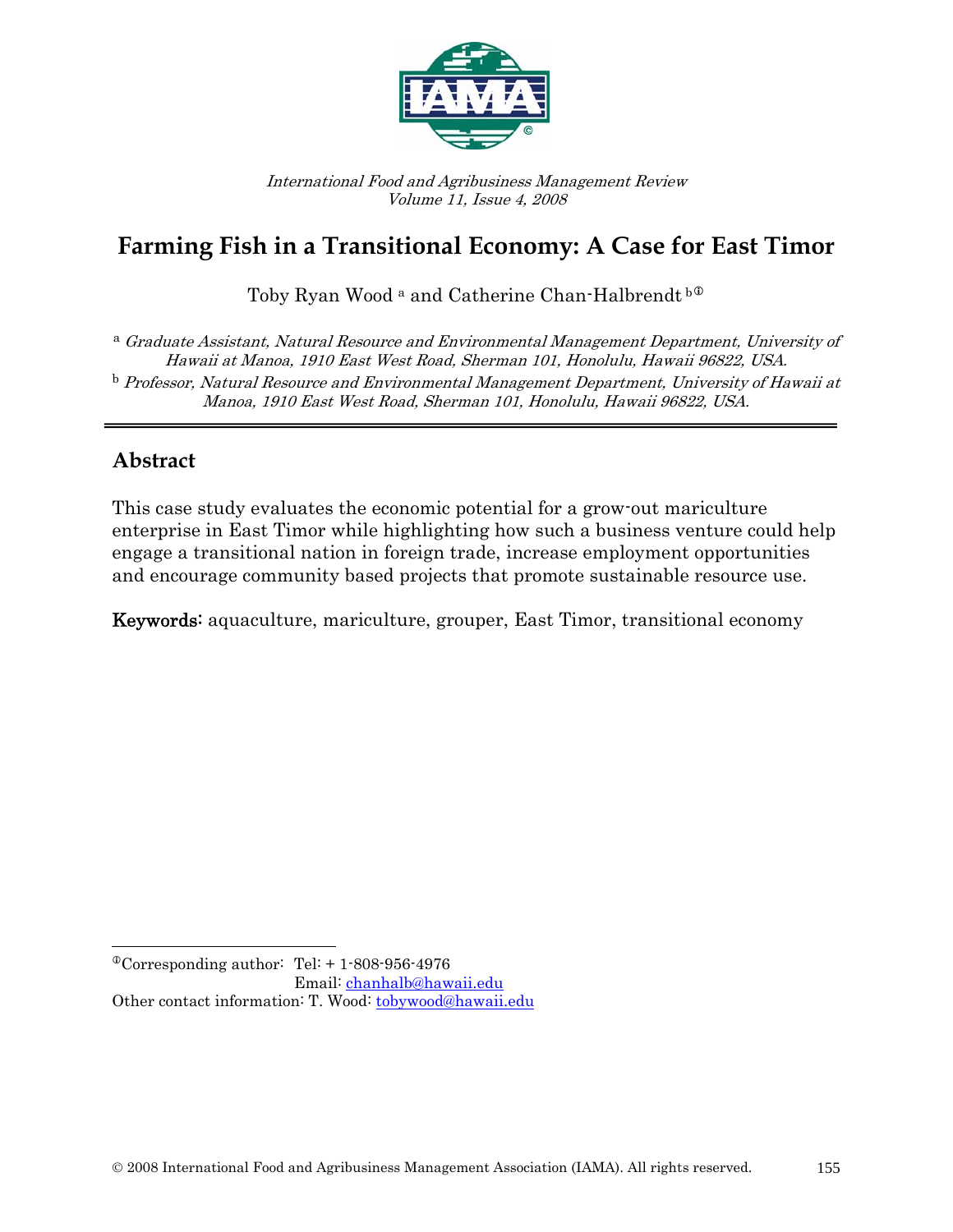## **Introduction**

East Timor's transitional status has been defined by its horrific and costly struggle for independence. In general, countries or territories are defined as having a transitional economy while shifting from a controlled (planned, closed) economy to a market (free, open) economy. Gaining transitional status often stems from the collapse of a centralized government, an overthrown dictatorship, post-colonial development, decolonization, or simply from being in a severely underdeveloped or poor state and seeking economic improvement.

The United Nation's recognition of East Timor as an independent nation in May of 2002 set the stage for social and economic reforms that often accompany the advent of decentralized ideologies. As East Timor continues to define its national identity to the rest of the world it becomes imperative that investment monies and development aid be used to build the nation's socioeconomic infrastructure from the bottom-up. One way to do this is by developing the confidence and potential of individuals at the community level through the utilization of available resources in a productive and sustainable way, and for this case, to do so while taking advantage of domestic investment laws and enhancing foreign trade relations.

The following case study considers the transitional and impoverished status of East Timor as an order to explore the potential of introducing an offshore mariculture enterprise as an income generating and capacity building development opportunity. To accomplish this task, university researchers funded through USAID conducted a scoping study to collect information pertaining to the development of an offshore mariculture enterprise in East Timor. Interviews were conducted and data was collected to assess site-specific variables pertaining to national and international business climates, community and market infrastructures, demand and supply chains, geographic and oceanographic conditions, along with the availability of scientific and technical support related to the emerging mariculture industry (Ako & Chan-Halbrendt 2005).

As one could imagine, several unique limitations have emerged as a result of investigating the economic potential of a transitional economy. Apart from mainstream risks associated with growing fish in open ocean cages (pollution, disease, security, natural disasters, transshipment etc), a few of the more prevalent conditions that can limit the development of a sustainable mariculture industry is the looming threat of political instability and the dependence on foreign aid needed to kick-start the industry. As a result, a risk averse investor or development bank interested in issuing aid money might be inclined to take out political risk insurance as a buffer to such instability. However, as the confidence of the social structure can be restored in time through strong leadership and well informed decision-makers, there are many positive attributes that can be assessed as well, particularly for relatively small and developing island nations rich in marine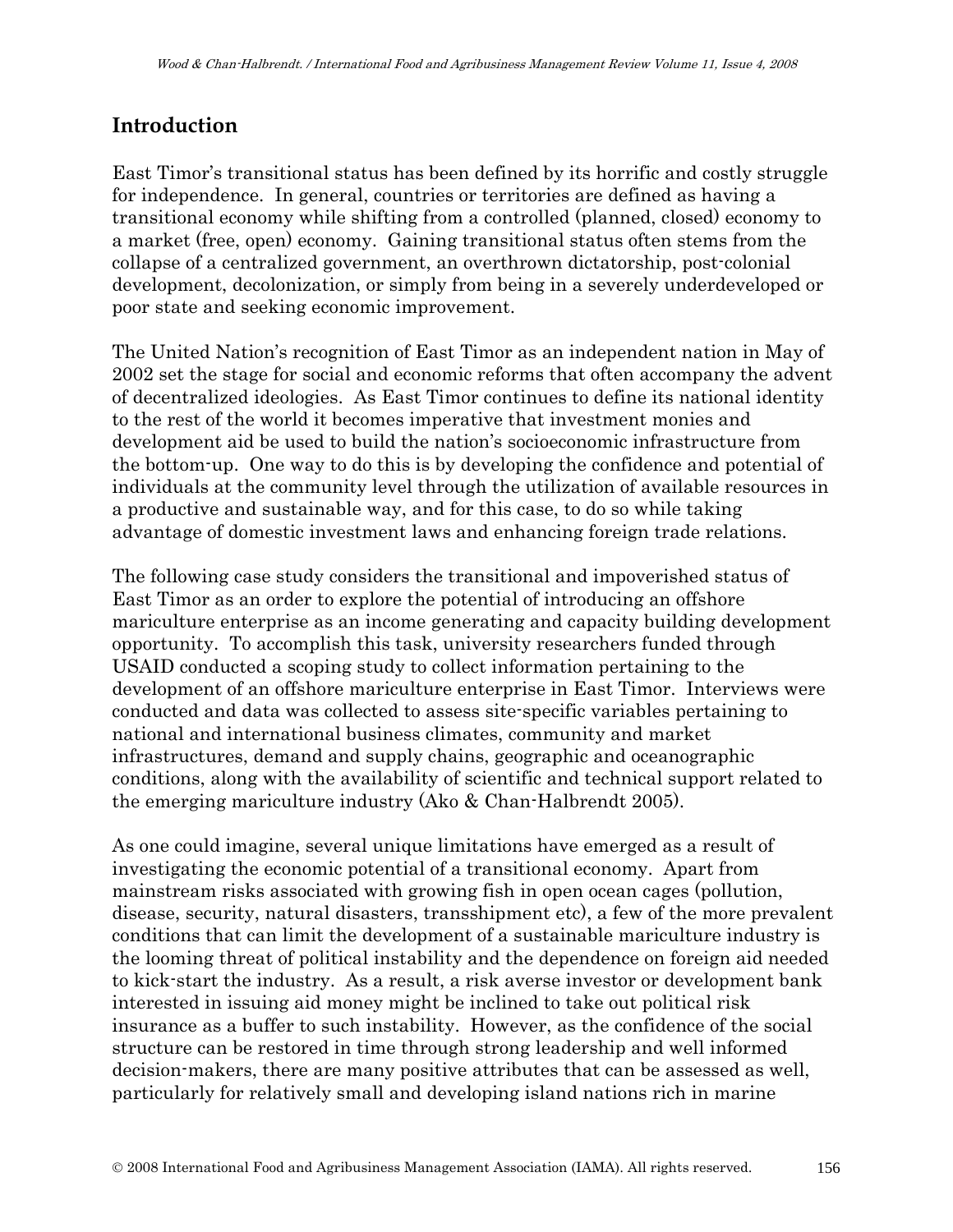resources. To better understand East Timor's economic potential this research highlights various strategic costs and benefits of economic development afforded by the nation's investment climate, the availability of feasible markets and the regions overall production capacity with regard to the prevailing environmental, social, economic and political atmosphere. Objectives of the following case study include exploring the economic potential of farming fish in East Timor, defining a feasible and sustainable investment opportunity and providing a blueprint for conducting a market analysis intended for developing a mariculture enterprise in a transitional nation. The overall goal of this case study is to provide a basic framework that can be used to address important variables and considerations while conducting a formal economic feasibility study in a developing nation. Readers are encouraged to consider alternative parameters for development of a mariculture enterprise and formulate alternative strategies that might play an important role in enhancing a transitional nation's economy.

## **Economic Potential in East Timor**

 $\overline{\phantom{a}}$ 

Ranked as one of the poorest countries in the world, East Timor's access to a productive marine ecosystem makes the prospect of mariculture worth considering as a poverty reducing economic development strategy. East Timor, otherwise known as the Democratic Republic of Timor-Leste (or simply Timor-Leste), occupies a land area of approximately 15,000 square kilometers that includes over 700 kilometers of coastline. The country is situated at the eastern end of the Indonesian archipelago and is estimated to have a population of just over one million[2](#page-2-0). East Timor's climate is tropical with distinct wet and dry seasons that can lead to inconsistent agriculture production throughout the year (UNDP 2006). East Timor's rise to independence in 2002 secured it as the newest nation of the second millennia although it has continued to struggle politically and economically. To lessen the struggle for East Timor, the road ahead must be bridged with a solution that encompasses pro-poor strategies that act to empower the economic potential of local communities in order to restore confidence back to society as a whole. One way to underwrite such an endeavor is to develop economic opportunities that the communities themselves can grow, learn and work with each other. To do this, development projects need to be economically viable and at the same time be oriented towards improving the social sector while encouraging the sustainable use of resources afforded by the natural environment. Looking at the feasibility of a mariculture enterprise provides such an opportunity.

Around 75% of East Timor's residents live in rural areas, thus agriculture is heavily relied upon for subsistence and potential income (e.g. coffee, vanilla, maize, cassava, sweet potato, etc.). Unfortunately, the chaos that followed East Timor's

<span id="page-2-0"></span><sup>2</sup> U.S. Department of State online resource: <http://www.state.gov/r/pa/ei/bgn/35878.htm> (accessed 10.31.06)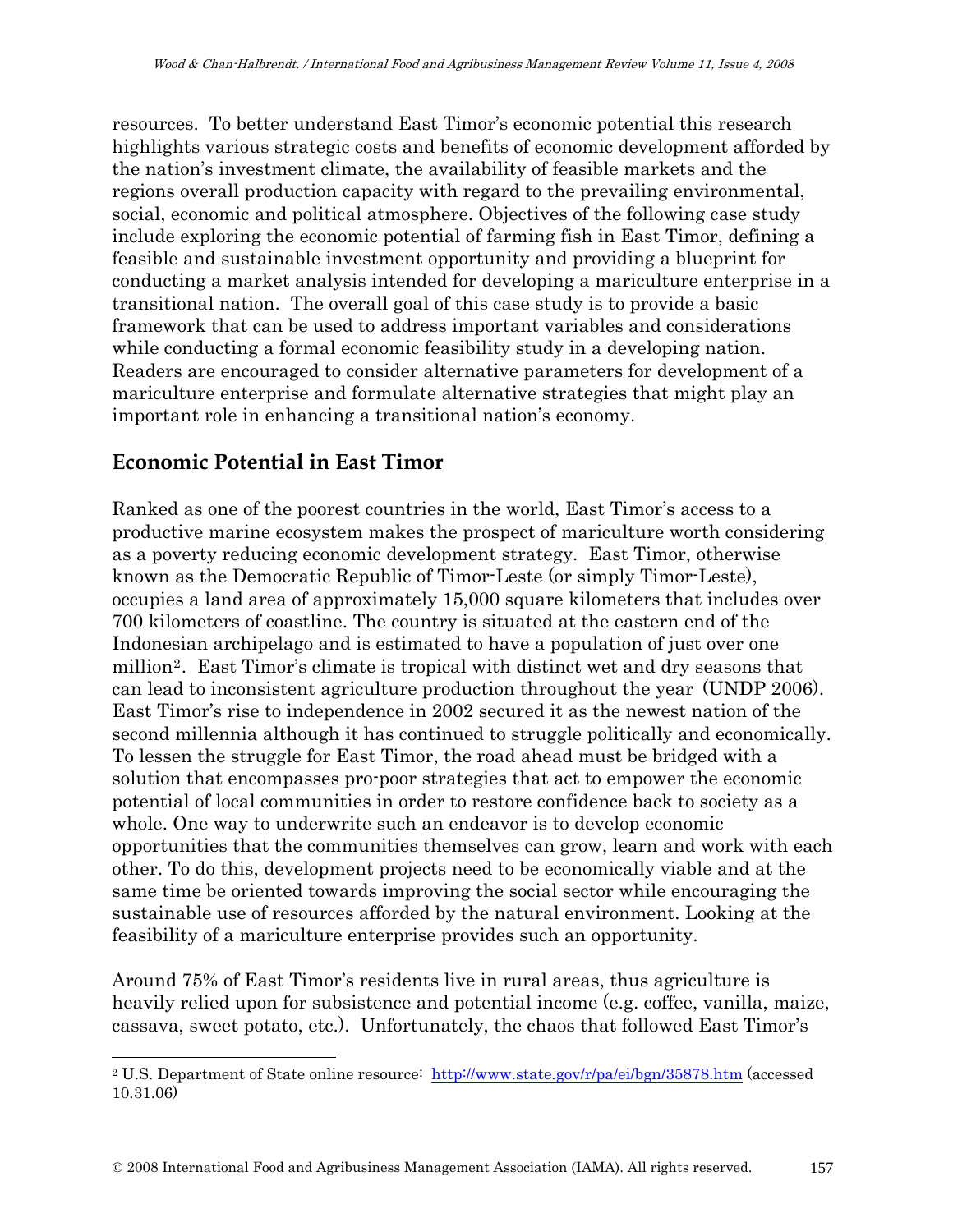transition to independence not only eliminated entire townships, but farms and farmlands were incapacitated as well; many have yet to recover. Likewise, 90% of East Timor's seafood industry was reportedly destroyed during the same time, leaving fishermen gearless and the few hatcheries<sup>[3](#page-3-0)</sup> that did exist, annihilated beyond repair (Da Fonseca 2001). International aid was sent to East Timor following the 1999 crisis to help in the post-independence reconstruction of the region. In 2002 foreign workers began to leave East Timor following the fulfillment of two and three year contracts. As a result of losing foreign business, the bottom fell out from under East Timor's economy and the gross domestic product (GDP) per capita fell from \$466 with an estimated annual GDP growth of 16.5% in 2001 to \$366 in 2004, which is indicative of a *negative* growth of 6.7% in the GDP during 2003[4](#page-3-1). The annual growth of the GDP in 2004 was 1.8% based on national output statistics for East Timor[5](#page-3-2).

#### Investment Climate

 $\overline{\phantom{a}}$ 

Two specific and prominent goals were set forth in East Timor's 2001 National Development Plan (NDP):

- 1. To reduce poverty in all sectors and regions of the nation, and
- 2. To promote economic growth that is equitable and sustainable, improving the health, education, and well being of everyone in East Timor.

Despite obvious risks and uncertainties associated with investment opportunities in East Timor, the prospectus for a mariculture enterprise is ideal for consideration. Development projects that encourage capacity building potential by promising to increase the skill level of local workers are of high priority in East Timor. The UNDP (2006) recognizes that encouraging private sectors to invest in East Timor is a primary goal to address poverty. One positive step forward can be found within the NDP that has been administered in response to reducing poverty and soliciting economic prosperity in East Timor.

The business climate in East Timor favors the foreign investor under a new investment law that was approved in July 2005, which ultimately stemmed from the NDP. Policies have been incorporated within the infrastructure of the East Timor government that considers fiscal incentives with a minimum investment of \$100,000. These include tax breaks of up to \$300 for each hired Timorese worker, rent incentives for rural projects and custom tax exemptions when minimum

<span id="page-3-0"></span><sup>3</sup> De Fonsecas (2001) reported that 6 inland fish hatcheries were in operation in East Timor prior to 1999, all of which supplied fingerling carp to the domestic market. Once these hatcheries were destroyed the supply of fingerlings stopped as well.

<span id="page-3-1"></span><sup>&</sup>lt;sup>4</sup> Sources: ADB. 2006. *Basic Statistics* 2006. Manila. & UNDP. 2006. *Timor-Leste HDR 2006: Path* Out of Poverty

<span id="page-3-2"></span><sup>&</sup>lt;sup>5</sup>Source: ADB Statistical Database System. <http://www.adb.org/statistics/>(accessed 11/07/2006).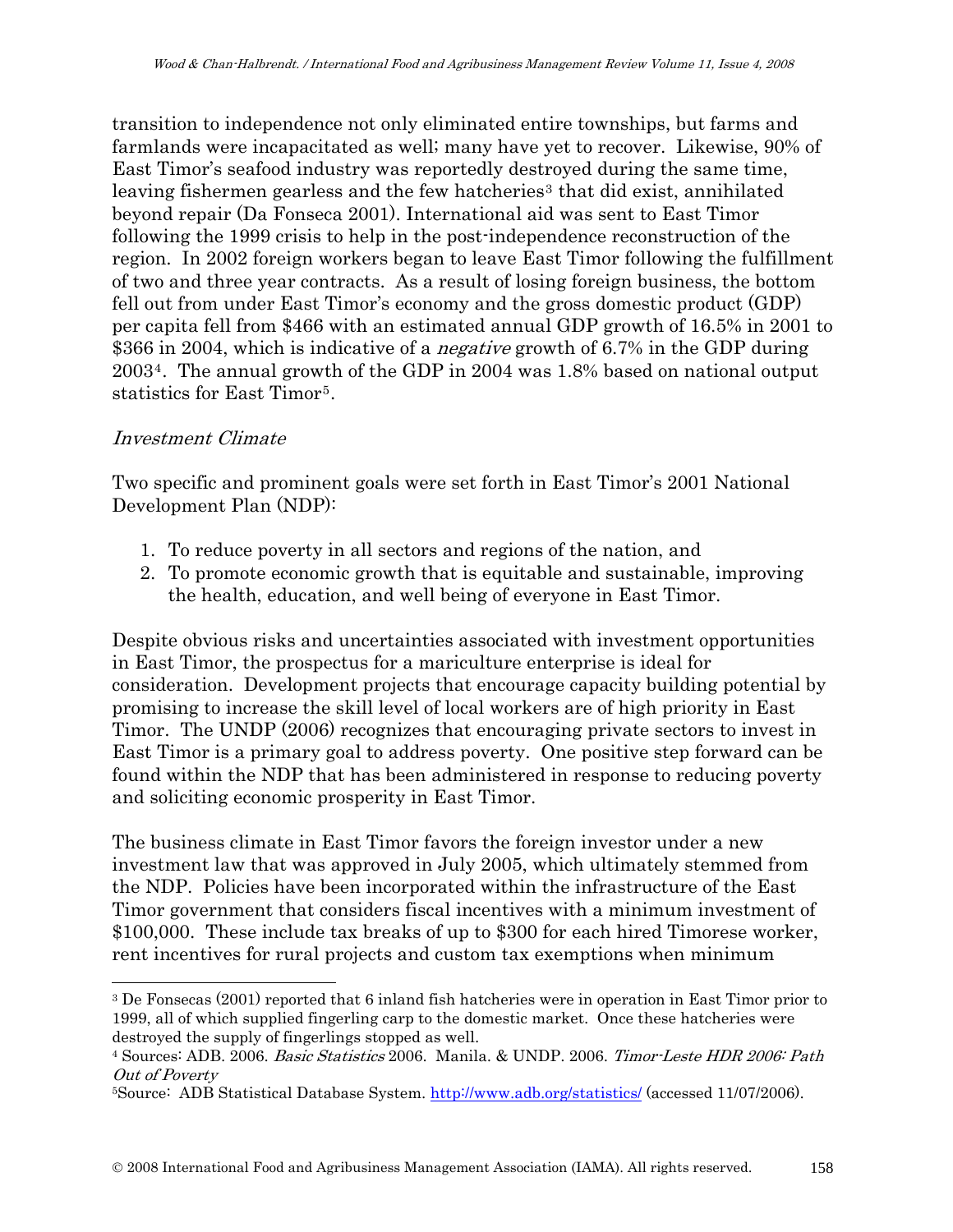standards are met. This investment law also complements the UN's Millennium Development Goals (MDG) that has been set forth as a strategy to address national priorities for East Timor and for developing countries in general (UNDP 2006).

Furthermore, in January 2006, the governments of Australia and East Timor signed the Treaty on Certain Maritime Arrangements in the Timor Sea (CMATS). This highly disputed agreement evolved from an earlier treaty signed in 2003 (Timor Sea Treaty) and promises East Timor a multi-billion dollar economic boost through real and potential profits made from oilfields positioned in the Joint Petroleum Development Area (JPDA) which is conveniently located halfway between Darwin, Australia and the south shores of East Timor. Consequently, JPDA straddles both Australia and East Timor's exclusive economic zones (EEZ) giving way to intense maritime disagreements between the two countries from which the CMATS developed. Anticipated profits resulting from the CMATS could very well be East Timor's ticket out of poverty if funds generated from the JPDA are managed responsibly and allocated efficiently to rebuild and develop East Timor once and for all<sup>[6](#page-4-0)</sup>. This case study provides one way in which revenues from national and international endeavors could be reinvested into East Timor's communities for development purposes – ideally in a sustainable fashion.

## **Defining a Feasible Investment Opportunity**

 $\overline{a}$ 

### Environmental, Cultural and Economic Considerations

In addition to valuable natural resources found beneath the seabed, East Timor is geographically situated within a region recognized by scientists as the center of marine biodiversity (Roberts *et al* 2002). Referred to as the Coral Triangle, this distinct ecoregion is characterized by more than 500 species of coral and possesses high biodiversity of fishes and other invertebrates (IUCN 2004). As a result, individuals and nations profiting from the lucrative aquarium and live fish trade often target the seas surrounding East Timor in search for these and other valuable resources. Grouper is just one of many reef species targeted in the live fish trade and its value is poised on the freshness of keeping the fish alive until the moment of consumption, much like the reverence of live lobster in the United States. For example, a humpback grouper (Cromilepte altivelis) captured in the wild and kept alive in a tank until sold at a Hong Kong market during the Chinese New Year can earn a wholesale market price of \$93 per kilogram (2006 est.)[8](#page-4-1). The

<span id="page-4-1"></span><span id="page-4-0"></span><sup>6</sup> The CMATS Treaty includes setting aside Timor Sea maritime boundary claims for 50 years; increasing East Timor's share of Greater Sunrise oil revenues from 18 per cent to 50 per cent. Once ratified by both countries, the CMATS Treaty and IUA will together offer a framework that will provide investors with the certainty needed for large-scale resource projects to proceed. [\(http://www.industry.gov.au/content/itrinternet/cmscontent.cfm?objectID=C0FB82FC-9AA9-4A97-](http://www.industry.gov.au/content/itrinternet/cmscontent.cfm?objectID=C0FB82FC-9AA9-4A97-8F3ECEB317A6119D) [8F3ECEB317A6119D\)](http://www.industry.gov.au/content/itrinternet/cmscontent.cfm?objectID=C0FB82FC-9AA9-4A97-8F3ECEB317A6119D)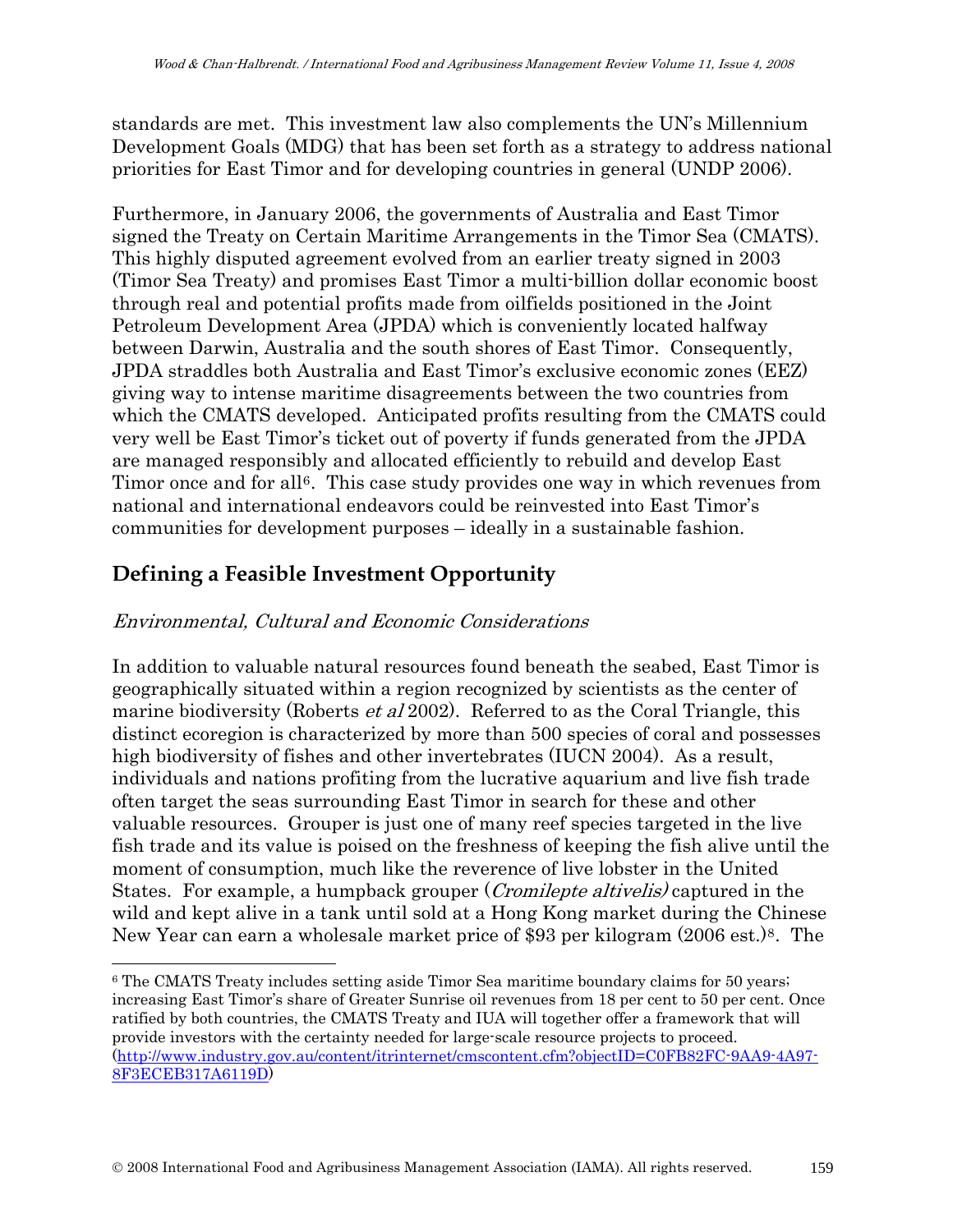Food and Agriculture Organization (FAO) of the United Nations attributes the increase in the trade of live fish to technological advances within the competing seafood industries while consumer demand is fueled by a growing appetite for live seafood afforded by Chinese and Asian communities with high disposable incomes (FAO 2004; Sadovy et al 2003; Johannes & Riepen 1995). A live reef fish review in 2005 reported that 'as incomes in Asia rise over the next decade and aquaculture products become more readily available, there is an expectation that consumer demand for live reef fish will likewise increase (Muldoon *et al* 2005). It has been estimated that live fish represent almost 30% of total grouper production in Southeast Asia whereas most of the yield comes from a relatively small portion of the region, or more specifically, from within the Coral Triangle (Sadovy et al. 2003). Due to the high-value and consistent demand for live reef fish in Hong Kong, the live reef fish trade is currently expanding into the South Pacific where conditions are also favorable for the capture (and mariculture) of target species despite a greater travel distances to demand centers (Sadovy *et al* 2003). Since wild caught grouper currently supply the majority of live grouper demand centers in Southeast Asia there has been considerable attention given to the culture of grouper and the future sustainability of this trade. For example, in a technical report by Pomeroy et al. (2003) aquaculture is cited as being a priority solution for reducing the pressures on coral reefs arising from over-and destructive fishing associated with the trade of wild caught live reef organisms.

### Scientific and Technical Support

The Gondol Research Institute for Mariculture (GRIM) located in nearby Bali, Indonesia, is the leading research and extension program in the region and promotes innovative mariculture practices while providing logistical support and on-site training for managers and fish farmers alike. Following consultations with experts from GRIM, it was decided to analyze two specific species of grouper: a lower valued *Epinephelus coioides* (commonly known as the green or orangespotted grouper) and the higher valued *Cromilepte altivelis* (humpback or highfinned grouper). This decision was based on the availability of hatchery-reared stock of these species and successful track records using similar grow-out culture methods adopted in Malaysia, Indonesia, Vietnam, Philippines, Taiwan, Thailand, and Hong Kong (GRIM 2005: personal communication and Pomeroy et al 2002). Hence, the resulting analysis is dependent upon the regional availability of information such as the supply of hatchery-reared fingerlings, type of feed used, variation of grow-out cycles, transportation costs, demand of farmed live grouper as well as the business climate with respect to East Timor's geo-strategic location and transitional economy.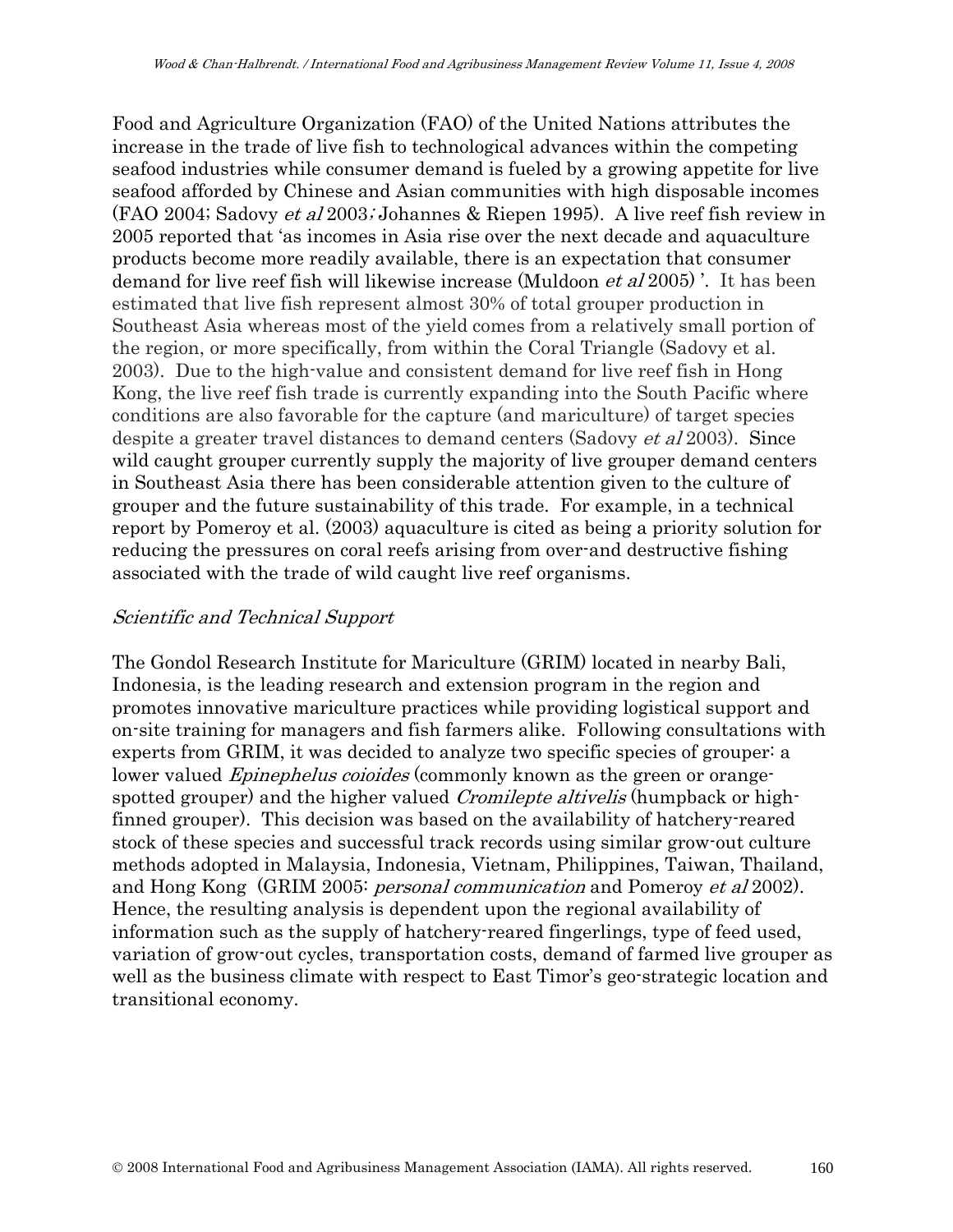## **Conducting a Market Analysis**

Assessing the feasibility of growing out grouper in the Indo-Pacific region was crucial for determining what species to target for production in East Timor. In order to provide a detailed financial analysis that can be assessed objectively it is first important to understand the local demand for grouper with respect to current consumption preferences while recognizing potential effects of an increase in grouper supply to the domestic sector (e.g. fish markets and restaurants). Secondly, the international demand for grouper, specifically live grouper, needs to be assessed to understand the opportunities, risks and profitability in relation to the overall success of a grouper mariculture enterprise based in East Timor. Once a demand for grouper is apparent, marketing scenarios can be established and incorporated into the financial model. Such demands are explored below as exemplified by research conducted for East Timor.

Both domestic and international demands for grouper were explored in East Timor. To better assess the domestic demand for grouper a survey was carried out in East Timor addressing the local fish trading infrastructures. Communities were surveyed as to their willingness to participate in a grouper industry and relevant opinions were solicited. The data was gathered using a face-to-face technique. Open marketplaces and restaurants were surveyed as potential buyers for cultured grouper in East Timor. Export markets for grouper were assessed using current and historical wholesale market prices for grouper at Hong Kong markets. Weekly and monthly wholesale market prices were obtained from online databases that provide updated price information from select Hong Kong markets. Hong Kong was selected as the exporting target based on the availability of information and its role as a hub in the international trade for live reef fish. Prospective transporters were also identified who are willing to transport the fish to Hong Kong markets. Other major importers of live reef fish (i.e. grouper) would be Japan and Singapore if a significant infrastructure for transportation to these destinations could be established in the future. An excellent review highlighting the dynamics of the live reef trade, particularly the value of grouper to the industry, can be found in Maclean & Sadovy's (eds.) While Stocks Last: the live reef food fish trade<sup>[7](#page-6-0)</sup>.

### Domestic Demand for Grouper

 $\overline{\phantom{a}}$ 

East Timor's domestic demand for grouper was identified through a survey of various restaurants and markets that would be impacted as a result of an increased supply of grouper. Market and menu prices were surveyed to help develop a pricing structure for domestically traded grouper. There was no apparent demand for live grouper in the areas surveyed throughout East Timor,

<span id="page-6-0"></span><sup>7</sup> [http://www.adb.org/Documents/Books/Live\\_Reef\\_Food\\_Fish\\_Trade/live\\_reef\\_complete.pdf](http://www.adb.org/Documents/Books/Live_Reef_Food_Fish_Trade/live_reef_complete.pdf)  (first accessed on 9/1/2005)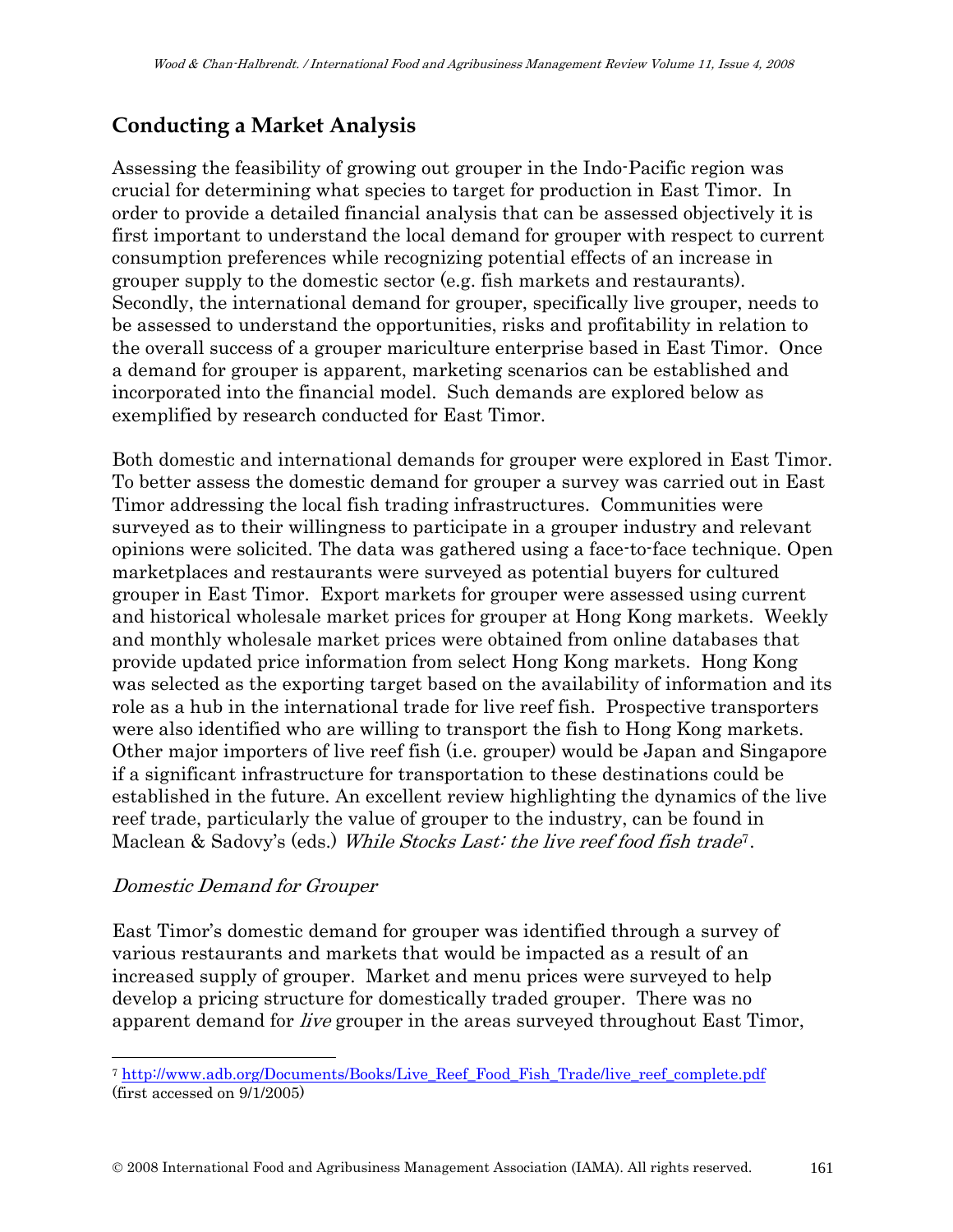although it was recognized that fresh or frozen grouper were served in 43% of the restaurants surveyed; Spanish mackerel and tuna were the other top sellers (Chan-Halbrendt *et al* 2006:28). The average menu price for grouper sold in the restaurants was \$8/kg while the restaurants' purchase price (from fishers or middlemen) was found to be around \$2.50/kg (Ako & Chan-Halbrendt 2005:29). This means that the added value to domestically supplied grouper benefits the restaurant owners and not necessarily the fishers or fish growers. Therefore, if farmers were to maximize profits from their portion of the cultured stock then they would need an aggressive marketing strategy geared towards the restaurant and tourism industries rather than trying to sell their product to local fish markets. In East Timor, the cultural phenomenon of eating live fish has yet to catch on as it has in Hong Kong or other Asian communities. Furthermore, there was no evidence of a preferred demand for any particular species of grouper in East Timor. This implies that domestic grouper prices would probably be affected more by an increase in supply rather than the value of specific grouper species. Once development in East Timor is such that the civil unrest and unstable governance can be tamed, the tourism industry may be able to influence a slightly higher demand for fresh, frozen, processed or even live grouper to the region.

### International Demand for Live Grouper

 $\overline{\phantom{a}}$ 

The live reef food fish (LRFF) trade presently includes a wide variety of fish, but is dominated by several different species of groupers (Sadovy et al. 2003). The majority of live reef fish are imported into Hong Kong either for local consumption or for transshipment to Mainland China. It has been reported that Hong Kong exports between 20 – 60% of its total imports of live reef fish through China in order to meet consumer demand (Johannes 1995 and Chan 2000). It has also been estimated that the declared imports of LRFF to Hong Kong has an annual volume of 13,000-14,000 tons, making LRFF worth approximately 350 million US dollars with recorded imports into Hong Kong remaining fairly stable since 1999 (Muldoon et al. 2005)[8](#page-7-0). Due to the lack of live reef fish reporting regulations in Hong Kong an estimate of 15,000-20,000 tons is believed to be more reflective of the market volume per year delivered to Hong Kong, although higher volumes (>30,000 tons) may not be unrealistic (Sadovy et al. 2003). Sadovy *et al* (2003) reported that between 15-40% of LRFF are supplied by wild-caught grow-out production units while only 10-15% of the LRFF are supplied by full-cycle hatcheries found throughout Southeast Asia. The same study found that during the 1990s high value species (e.g. humpback grouper) and low value species (e.g. orange-spotted grouper) accounted for less then 10% to 30%, respectively, of the total LRFF channeled through Hong Kong markets. In 2002 humpback and orange-spotted

<span id="page-7-0"></span><sup>8</sup> Prior to 1999 the Asian economic crisis affected market prices of live fish in particular due to more conservative motives of the consumers, demonstrating yet another risk that this type of enterprise, dependent on foreign markets, can exhibit.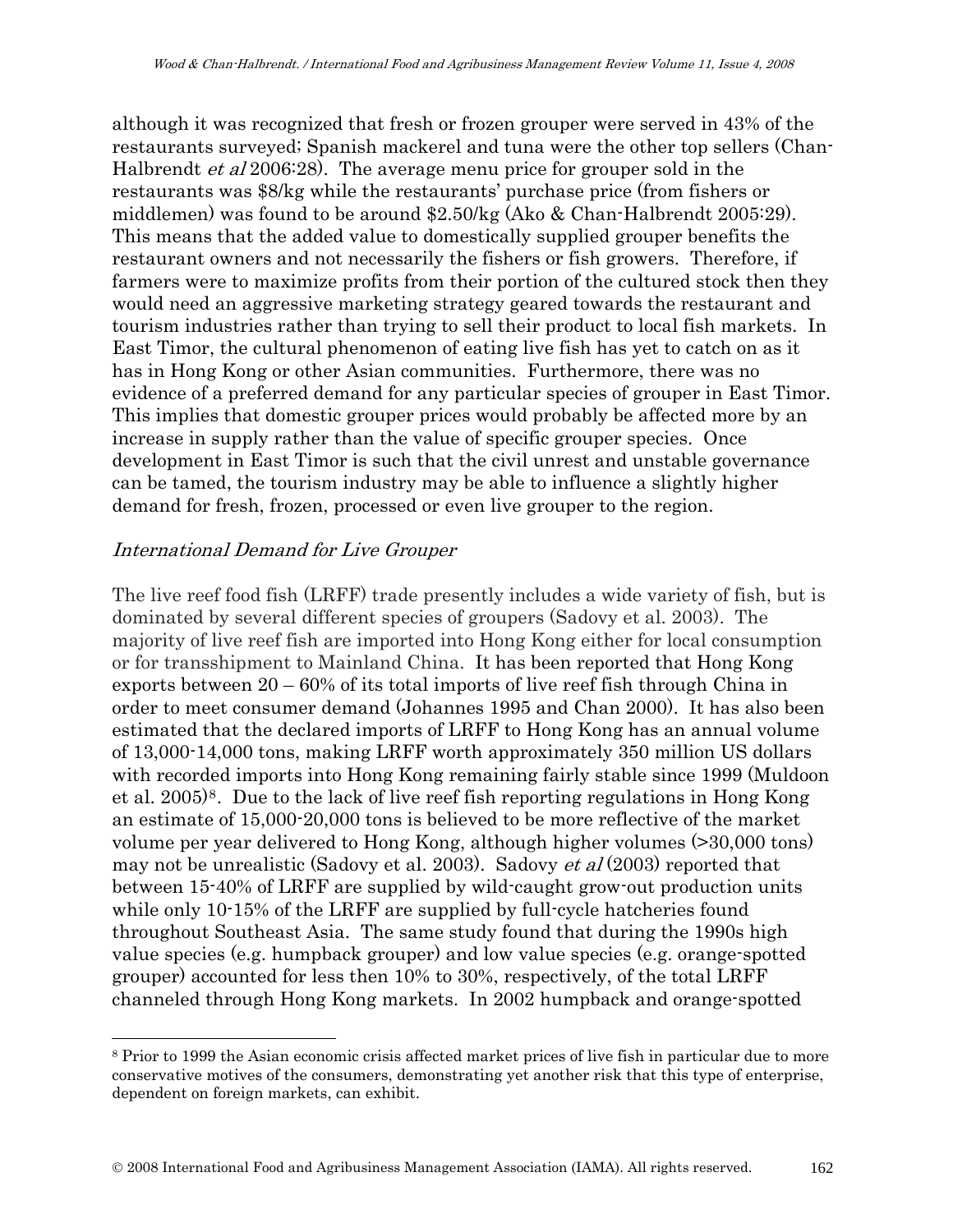grouper supplied from regional sources and imported into Hong Kong was estimated to be between 10,000-12,000 tons for each species (Sadovy et al. 2003). Since the enterprise introduced here would be relatively small there should be little effect on international market prices for grouper with the addition of an East Timor grouper industry. For example, if Hong Kong's annual international demand for live grouper is a conservative 12,000 tons, an enterprise supplying 50 tons of marketable grouper would make up only 0.4% of the market share for live grouper exported to Hong Kong. Assuming the quality of the produce delivered to Hong Kong markets from East Timor is comparable to other small scale grow-out fish farms in the region, the overall sustainability and stability of such a venture would ultimately depend on an efficient mode of transshipment to the market and the international consumer preference for live reef fish.

## **Developing the Economic Model**

The minimal degree of technical difficulty, affordable cost structure and the ease of constructing and maintaining near-shore grow-out mariculture farms makes this an ideal pro-poor development project in East Timor. In collaboration with the GRIM it was determined to use open-ocean floating net cages to grow-out grouper. This model assumes all farms will begin and end production at the same time in order to optimize space available on a one-time per harvest pickup and delivery schedule. In pursuit of a sustainable mariculture enterprise, this financial feasibility study assumes that all grow-out inputs are purchased directly from fullcycle grouper hatcheries as opposed to relying on fry and juveniles that would otherwise be caught in the wild before being grown in hatcheries or net cages. Until the situation and infrastructure in East Timor improves enough to support a full-cycle hatchery, inputs such as fingerlings will need to be imported at an additional cost to enterprise. Likewise, dry food pellets will be used in place of trash fish (wild-caught, low-valued fish) as feed to nourish the grouper in the proposed grow-out farms. Experimental work at The Southeast Asian Fisheries Development Center (SEAFDEC) comparing several diets showed that fishmeal could be substituted with high-quality terrestrial meals. For example, studies have been conducted to examine fermented blood products, dehulled lupin meal and meat and bone meal as partial substitutes of fishmeal in practical diets for grouper grow-out[9](#page-8-0). In addition, new standards concerning the certification of aquaculture products are realizing the importance of developing a more sustainable feed for fish farming by suggesting that aquaculture operations should use feeds and feed ingredients that are void of unsafe levels of pesticides, biological, chemical and physical contaminants and or other adulterated substances<sup>10</sup>.

<span id="page-8-1"></span><span id="page-8-0"></span><sup>&</sup>lt;sup>9</sup> http://library.enaca.org/ACIAR/AnnualReport/Annual\_Report\_2000-2001.pdf<br><sup>10</sup> http://library.enaca.org/certification/publications/aquaculture-certification-guidelines-final.pdf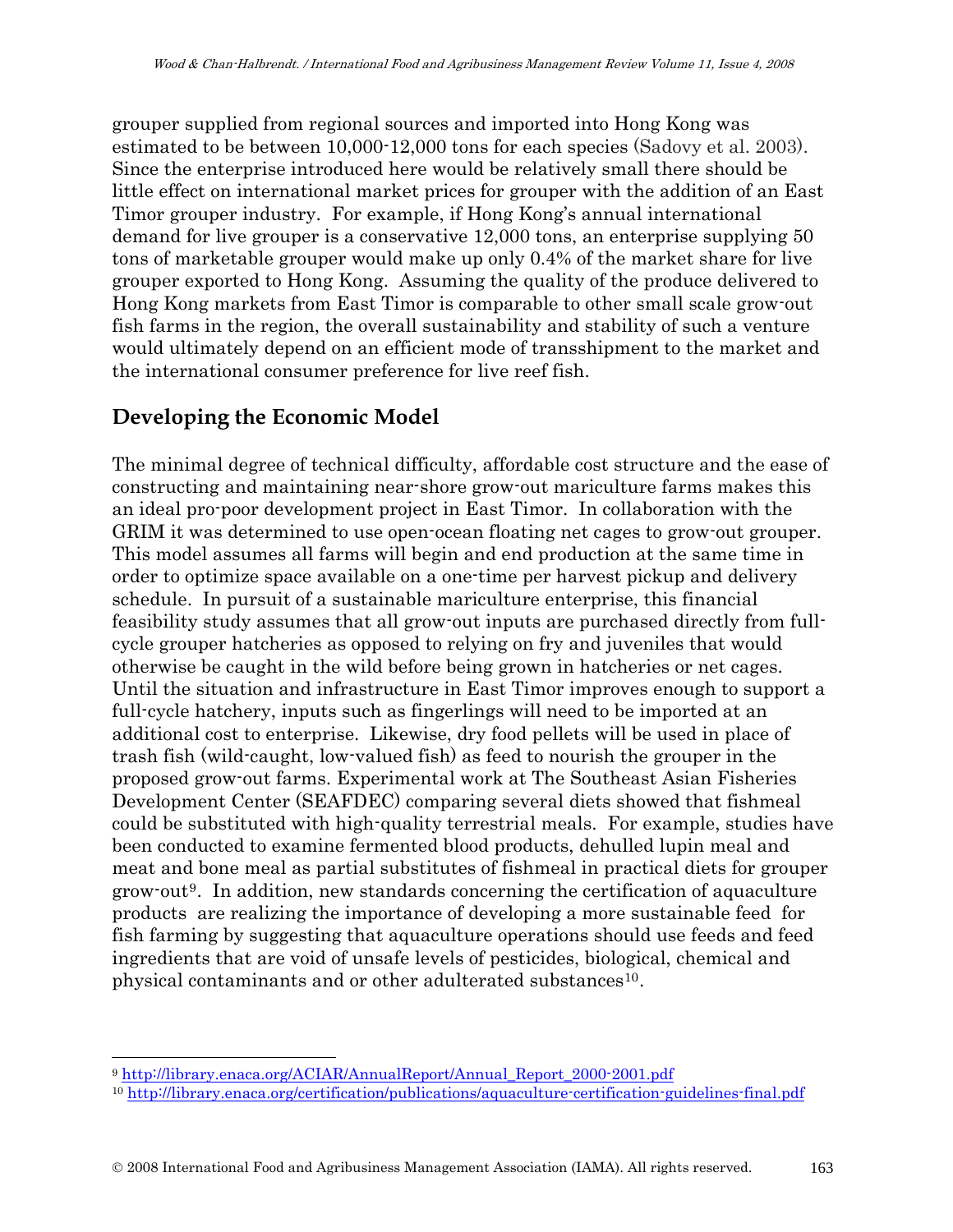Primary data was gathered on costs of grouper production in both GRIM (Bali, Indonesia) and East Timor. Surveys were used to collect baseline data to assess the communities' willingness to participate in an aquaculture project. Various income situations were assessed and used to evaluate opportunity costs. Secondary data was collected through extensive literature reviews and consultation with mariculture experts in various parts of the region (see Ako & Chan-Halbrendt 2005, Pomeroy et al 2004, Sutarmat et al 2003 and Sadovy et al 2003).

### Technical Considerations for the Grow-out Production of Grouper

In this study a grow-out cycle is defined by the amount of time it takes to grow a 5 gram (5-10 cm) fingerling into a 500-gram marketable grouper. For the two species of grouper considered for this study the ideal market size was determined to be about 500 grams based on market trends; which ultimately mirror consumer taste preferences (e.g. texture, color, taste, type). It should be noted that different species of grouper have different growth cycles that will need to be carefully considered when working out a production schedule for planning and investment purposes since profits are solely dependent on the cash receipts obtained by selling the grouper immediately following a grow-out cycle (harvest). A typical grow-out cycle for orange-spotted grouper is 8 months while the higher valued humpback grouper takes a total of 18 months to grow-out. These are the production cycles used in this analysis. The analysis also assumes that there will be a 6-month initial start-up period that allows for the organization and construction of the infrastructures needed to culture grouper. It is assumed that the capital equipment (rafts, nets, boats) will be replaced every 3 years between grow-out cycles. Costs per cycle were calculated for each farm and then distributed into the annual cash flow analysis, adjusting for the discrepancy between production cycles and production years. As a result some years have more than one harvest while other years have none. In general, consideration should be taken to allow sufficient time to clean, inspect, repair and maintain the cages between all cycles regardless of reinvestment periods. A grow out period of 10 years was selected for the financial model due to East Timor's foreign investment law which provide incentives for projects that last longer than 5 years based on the region selected and the type of enterprise developed. For example, a condition of the 2005 foreign investment law in East Timor guarantees a tax deduction of \$300 for each Timorese worker that is employed for the entire year according to the location and nature of the project<sup>[11](#page-9-0)</sup>. Ten years equates to 12 production cycles when growing out orange-grouper and 6 cycles when growing out humpback grouper.

Based on production units in use by GRIM, each cage, or raft, is assumed to be 4m  $(W)$  x 4m  $(L)$  x 3m  $(D)$ . Each raft is to be fabricated using local resources when

<span id="page-9-0"></span><sup>11</sup> Chan-Halbrendt 2005, personal communication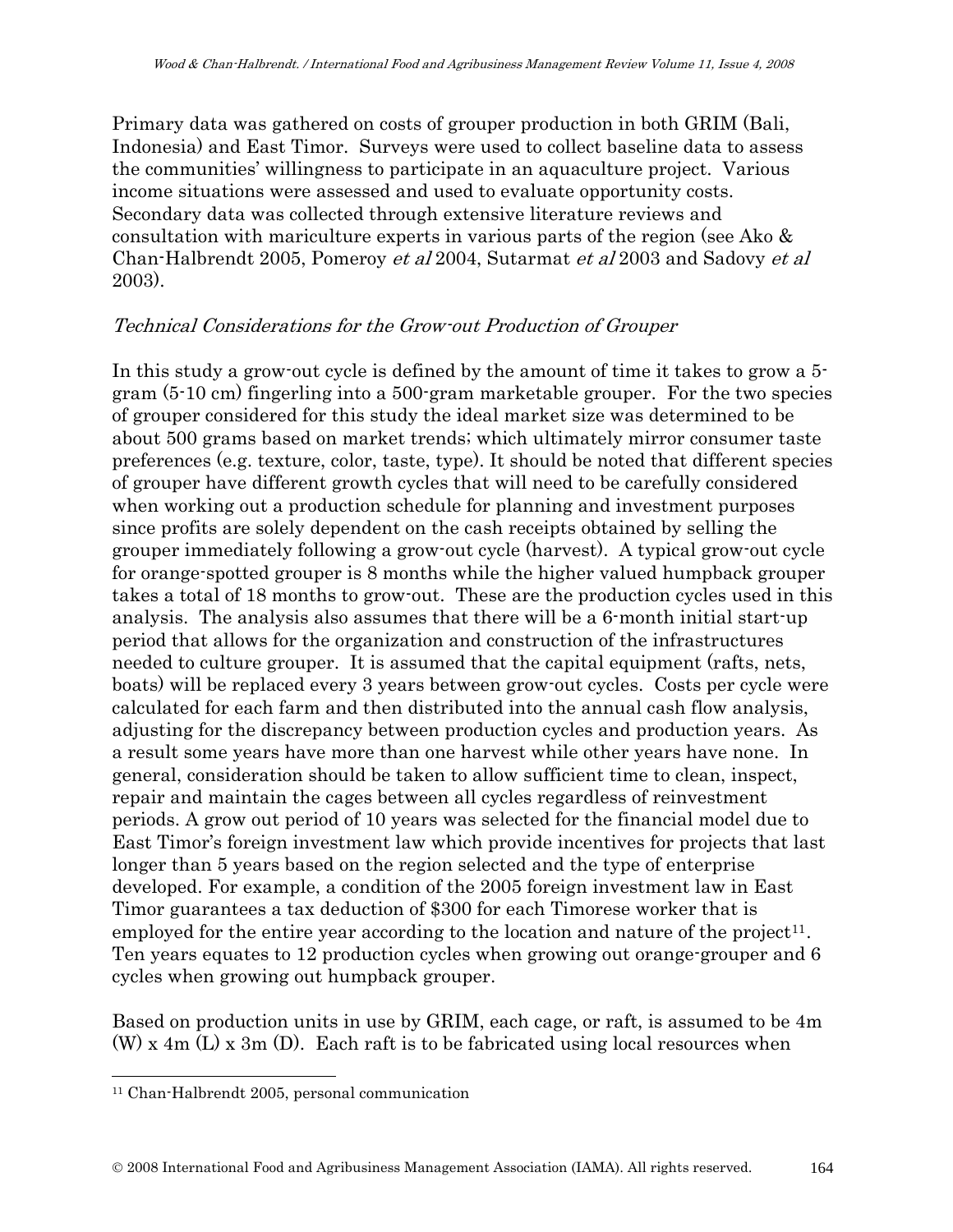available (wood, bamboo, 55-gallon drums, etc) while other capital costs (hardware and motor boats) may need to be purchased abroad and imported taking advantage of East Timor's favorable investment climate with respect to tax exemptions on enterprise resources. For each farm there will be a shelter for feeding, maintenance, and storage of supplies. This shelter could also be used to house security personnel if needed. A key to successful grouper culture is to manage the proper stocking densities based on available space required. Sutarmat et al (2003:23) recommends stocking no more than 200 fish/m3 for fish 5-10 grams in weight and less than 20 fish/m3 for fish up to 500 grams; understanding that relative density increments in between should not be ignored. Hence, for this study 2 rafts will be required to support the initial stocking density for the grouper fingerlings while an additional 8 rafts will be needed to support 4 tons of groupers or roughly 8000 fish. This model assumes then that a total of 10 rafts (including nets) will be needed to grow-out approximately 4-tons of grouper. The shelter and the 10 rafts are collectively referred to hereafter as one farm. Cables are attached to each of the four corners and secured to moorings placed on the ocean floor to keep each farm securely anchored.

Two potential production sites were selected for this case study: Vemasse and Com. Both locations are on the protected northeastern shore of East Timor with access to the Wetar Strait and the Banda Sea. These sites were determined to be suitable for grow-out production based on the communities' willingness to participate, ideal marine conditions (e.g. water temperature, depth, currents, protection from storms, etc) and accessibility to transportation infrastructures (e.g. roads, airports, harbors, etc). These sites were selected through consultation with East Timor's Ministry of Agriculture, Forest and Fisheries (MAFF) along with mariculture experts and local planning agencies from GRIM and USAID. In this case study the sites were largely rural, pristine areas with little pollution. The exploration of alternative sites would warrant an investigation into other area-specific activities such as production industries, farming, tourism, housing and the potential for future development and their collective affect on water quality, security and competition for resources.

### Marketing Scenarios

Using available data provided through GRIM, analyses were carried out in terms of assessing costs based on individual farms that would each have the potential to grow out approximately 4 tons of grouper per cycle. An estimate of at least 4 farm workers would be needed to maintain each farm on a daily basis. Time invested by each farm-worker is expected to be equivalent to the time (opportunity cost) that could otherwise be spent fishing. The entire grow-out enterprise is assessed in relation to 15 farms. At a production rate of 4 tons per farm, the enterprise would have the potential to culture 60 tons of marketable grouper during each production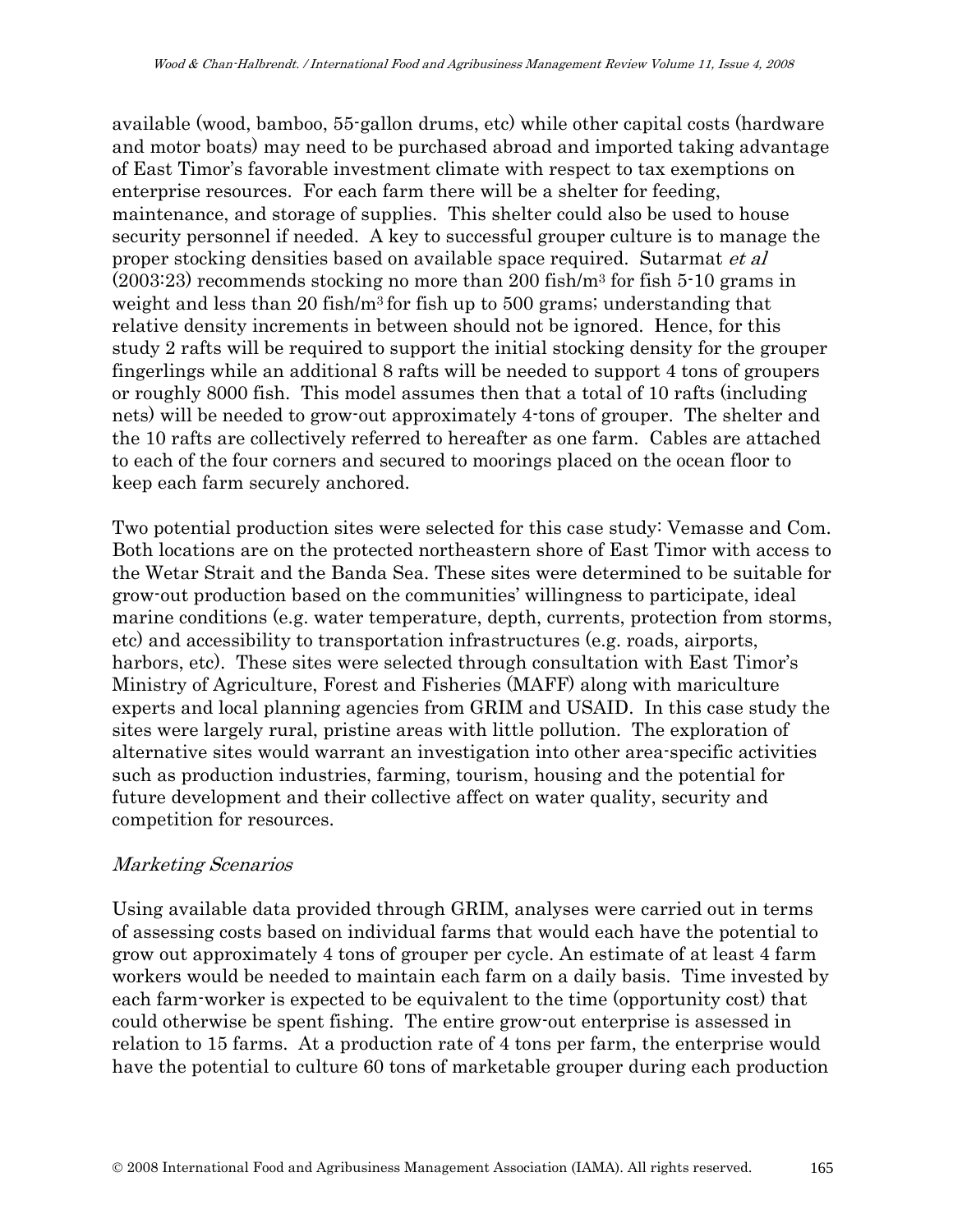cycle. Of the 60 tons, 80% of the total production, or 48 tons, would be marketed under the enterprise using one of the two following scenarios:

- 1. Grouper would be sold at farmgate prices in East Timor; or
- 2. Grouper would be shipped directly to Hong Kong and sold at wholesale market prices.

Live groupers can be shipped either by air or sea to the final markets although, since flights in and out of East Timor are costly and irregular, this study only considers shipping live grouper by sea. Accordingly, the second scenario requires the hiring of a tender boat to ship the fish to Hong Kong and thus, requires the enterprise to absorb the costs and risks associated with transporting fish (e.g. piracy and fish mortality). The size of the tender boat that may be available for hire in the event of a mariculture enterprise in East Timor can hold up to 60 tons of fish at a lease price of US\$130,000[12](#page-11-0). This transportation cost to the enterprise is divided equally between the 15 farms and considered as the marketing cost per farm (see Table 2). The target production rate determined for the financial model is based on the carrying capacity of the particular tender boat identified by the authors. Furthermore, contracting an established tender boat to deliver the fish to the market will help to ensure the timeliness, freshness and technical personnel required to maintain a quality product following harvest.

The remaining 12 tons of cultured grouper will be allocated to the local communities responsible for managing and working the farms as in-kind compensation. Hence, the financial model will require that a grouper farming cooperative, or co-op, be organized in East Timor. It is assumed that such a co-op would be developed at rural sites where fishing was, or still is, practiced, thereby maximizing manpower and skill needed to establish a successful community-based organization. Wages assumed for each member of the co-op are provided in Table 3. The co-op will be responsible for managing production requirements, quality control measures, farm workers and cash flows associated with the grow-out of grouper. Thus, the co-op will be required to provide at least 48 tons of grouper to be marketed under the investment strategy allocated by the enterprise investor while the remainder, or up to 20% of the total harvest, will be available to the co-op as a production incentive. This gives the co-op an opportunity to sell its portion of the cultured grouper at wholesale prices in Hong Kong (with added shipping costs); sell the grouper domestically either at farmgate, market or restaurant prices; or the co-op could keep the grouper for consumptive value and distribute it throughout the local communities. Because East Timor uses US currency, all costs

<span id="page-11-0"></span><sup>12</sup> Contract would be inclusive of all costs required for transporting live fish (crew, fuel, maintenance, etc)

Personal communication, Hotung Institute (2005).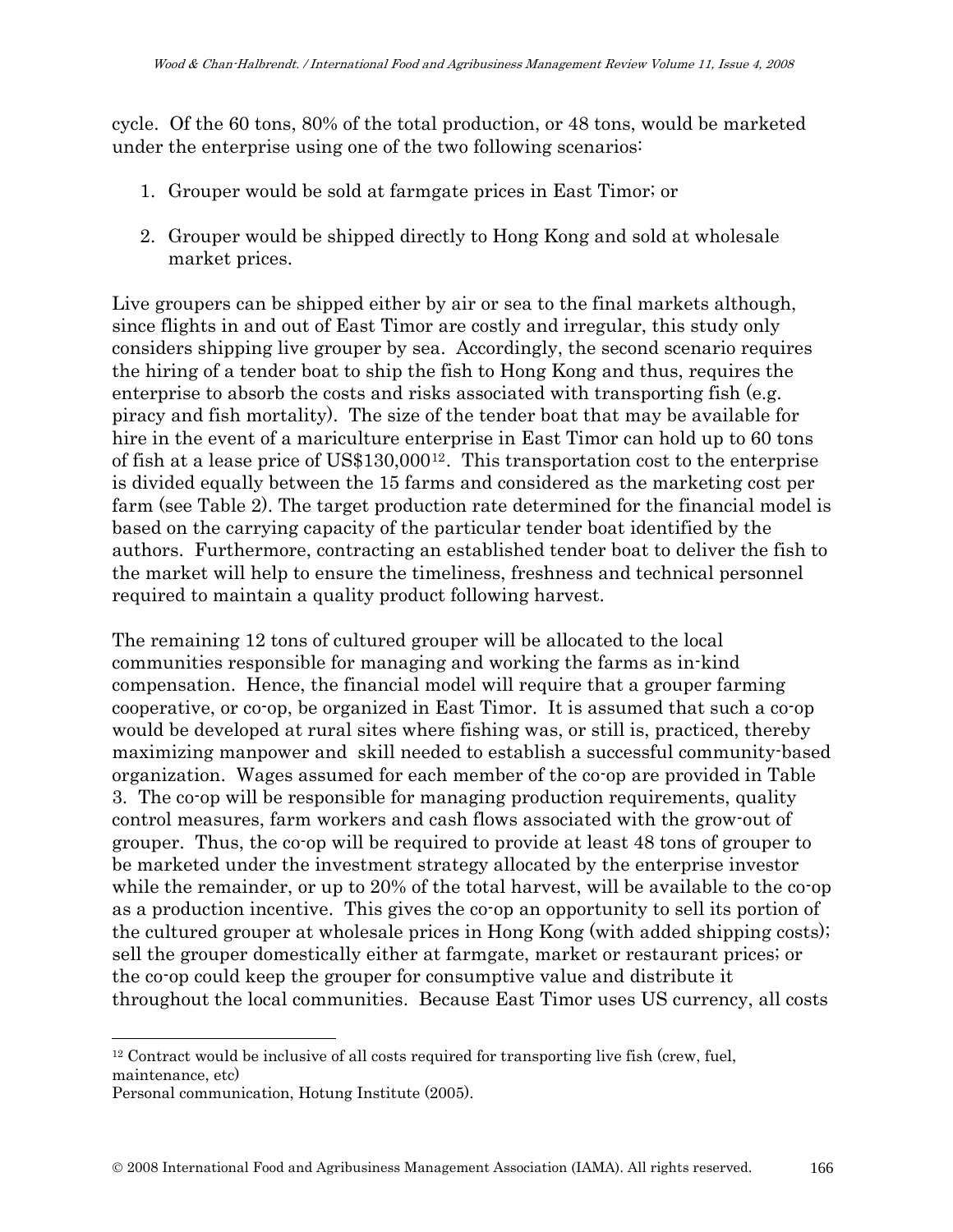are in figured to the US dollars unless otherwise stated. An exchange rate of 7.75 was used to convert Hong Kong prices into US prices per kilogram for grouper. Based on 2005 estimates the farmgate prices for orange spotted and humpback grouper sold in East Timor were reported to be  $88/\text{kg}$  and  $25/\text{kg}$  respectively<sup>[13](#page-12-0)</sup>. Average wholesale prices in Hong Kong for cultured orange-spotted and humpback grouper were found to be  $$10.73/kg$  and  $$63.02/kg$  respectively<sup>[14](#page-12-1)</sup>. Baseline prices used to analyze the feasibility of scenario II (selling at wholesale market prices in Hong Kong) were \$10 and \$60 per kilogram for orange-spotted and humpback grouper respectively.

While the live reef fish trade has existed in neighboring countries such as Indonesia and the Philippines for decades now, such an endeavor would be new to East Timor. Unfortunately for the case of Indonesia and the Philippines the live fish trade in these regions has been highly uncontrolled and recently deemed illegal due to the destructive capacity in which these nations capture wild grouper for the LRFT. Fishers in these regions have destroyed entire reef ecosystems with unsustainable techniques developed such as the use of cyanide and dynamite to capture fish. Stocks of wild captured grouper in these regions have severely declined due to this type of 'fishing', which has forced the supply to be sought after in adjacent waters farther from the market centers (Hong Kong, mainland China, Taiwan and Singapore). This rapid decline of wild caught grouper has helped to shift interest in the market from a captured to a cultured product. Unfortunately the sustainability factor has not yet been promoted at the market level. The current market prices show that wild caught grouper are still more valuable than the cultured grouper. Wholesale prices at a Hong Kong fish market in July 2005 demonstrate this point by offering around US\$58 for cultured humpback grouper (Cromileptes altivelis) and US\$88 for the same species captured from the wild ([http://www.hk-fish.net](http://www.hk-fish.net/)). Other markets show a weekly average price for live reef fish but are not as obvious to distinguish between captured or cultured fish.

### Formulating a Financial Feasibility Analysis

In order to assess the financial feasibility of a grouper enterprise the reader is encouraged to develop an enterprise budget from the data obtained by primary and secondary sources as described in Tables 1-4. Enterprise budgets provide a representation of estimates of specific inputs and outflows associated with a business opportunity. These estimates most often include profits in the form of cash receipts (revenues) and costs associated with production cycles pertinent to the goals of the enterprise being considered. Enterprise budgets are used

<span id="page-12-0"></span><sup>13</sup> See Ako and Chan-Halbrendt 2005

<span id="page-12-1"></span><sup>14</sup> Prices were averaged from 2003-2006 estimates from Hong Kong Markets: Fisheries Enforcement Division, Agriculture, Fisheries and Conservation Department, HKSAR, China. [http://www.hk-fish.net/eng/market\\_price/common\\_e\\_2006\\_sep.htm](http://www.hk-fish.net/eng/market_price/common_e_2006_sep.htm) (HK Fish Net)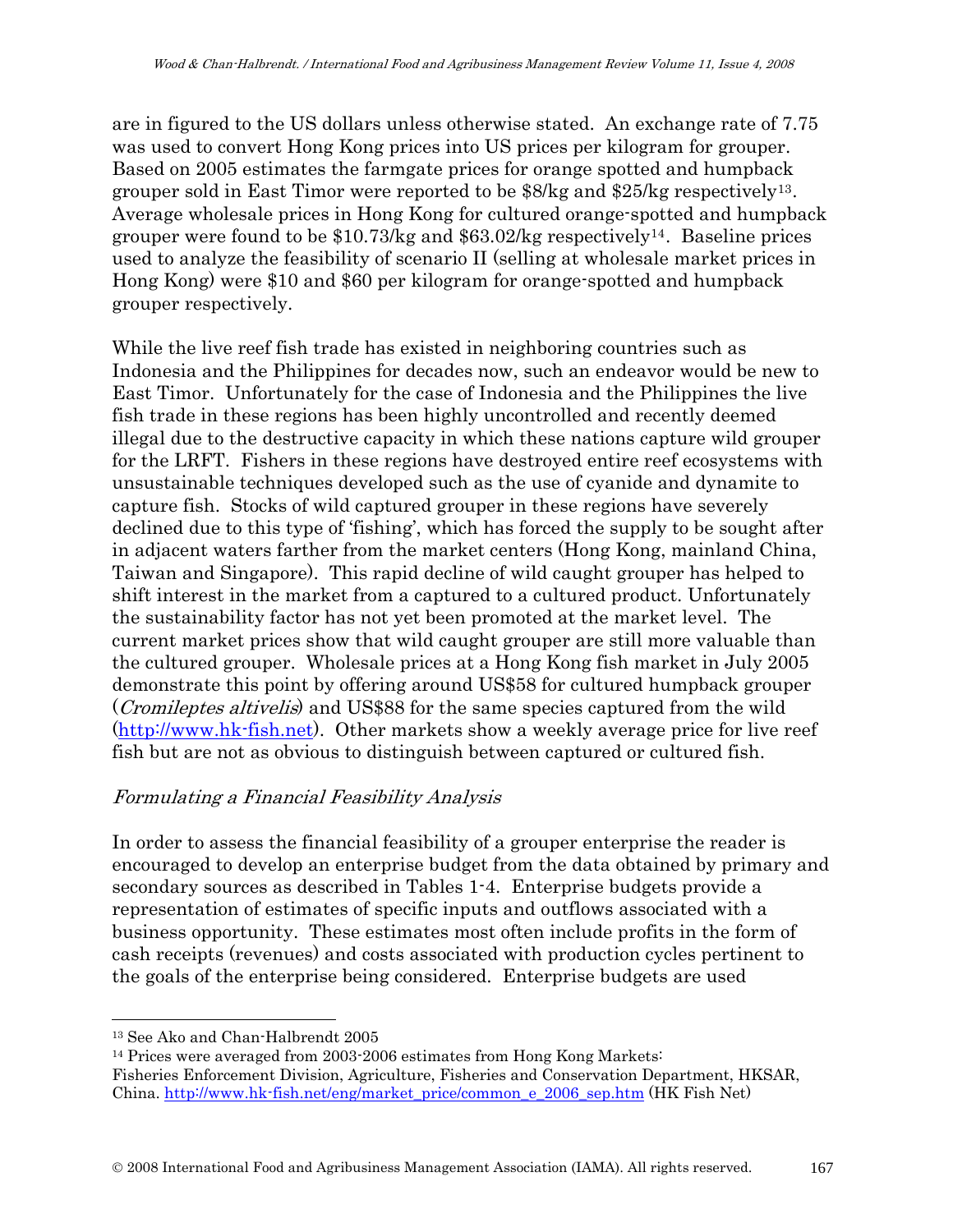|                                          |                     |                 | Orange-  |          |
|------------------------------------------|---------------------|-----------------|----------|----------|
| <b>Production Assumptions</b>            | Unit                | Type            | spotted  | Humpback |
| Fingerlings                              | fish/farm           | 4 ton farm      | 10000    | 10000    |
| Cost                                     | US\$/fish           |                 | 0.85     | 0.95     |
| Stocking size                            | gram/fish           |                 | $5 - 10$ | $5 - 10$ |
| Harvest size                             | gram/fish           |                 | < 500    | < 500    |
| Stocking density                         | $fish/m^3$          | 5 gram/fish     | 200      | 200      |
| Harvest density                          | fish/m <sup>3</sup> | $500$ gram/fish | 20       | 20       |
| Feed                                     | $US\frac{8}{kg}$    |                 | 1.2      | 1.2      |
| Feed Conversion Ratio (FCR)              | per fish            | dry pellet      | 1.4      | $1.6\,$  |
| <b>Production Cycle</b>                  | month               |                 | 8        | 18       |
| Survival Rate                            | $%$ stock           |                 | 70%      | 70%      |
| Average prices used in baseline economic |                     |                 |          |          |
| analyses                                 | $US\frac{8}{kg}$    |                 | \$10     | \$60     |

Table 1: Variable production parameters for a grouper grow-out production farm in East Timor[15](#page-13-0)

Table 2: Annual project costs for a grouper mariculture enterprise in East Timor<sup>[16](#page-13-1)</sup>

| Project (Co-op) Costs                            | Total (US\$) |
|--------------------------------------------------|--------------|
| Car Lease                                        | 60000        |
| Car mileage allowance                            | 15000        |
| Office equipment                                 | 2000         |
| Supplies                                         | 12000        |
| Office space                                     | 5000         |
| Communication                                    | 6000         |
| <b>Utilities</b>                                 | 6000         |
| <b>Political Risk Insurance to cover 15 farm</b> | 36050        |
| Marketing Costs (<50 ton/cycle)                  |              |
| Hiring of tender boat to transport fish to HK    | 130000       |

 $\overline{a}$ 

<span id="page-13-0"></span><sup>&</sup>lt;sup>15</sup> Variable production parameters were figured based on personal consultations with industry specialists and researchers from GRIM, the University of Hawaii at Manoa and the Hotung Institute in Hong Kong. Production parameters are composed of both biological and technological data referring to survival rates, feed conversion ratios (FCR) and growth rates.

<span id="page-13-1"></span><sup>&</sup>lt;sup>16</sup> Project and farm cost data were derived from GRIM's published information as well as through communications with mariculture experts and researchers in the region (Sutarmat et al 2003, Da Costa (2005) and Pomeroy (2005). Cost data was used to structure the baseline framework for the enterprise budget and cash flow analyses. Project costs that are built into the financial model include basic operation and management costs associated with running a grouper enterprise on a yearly basis. Co-op, insurance and marketing costs are shown.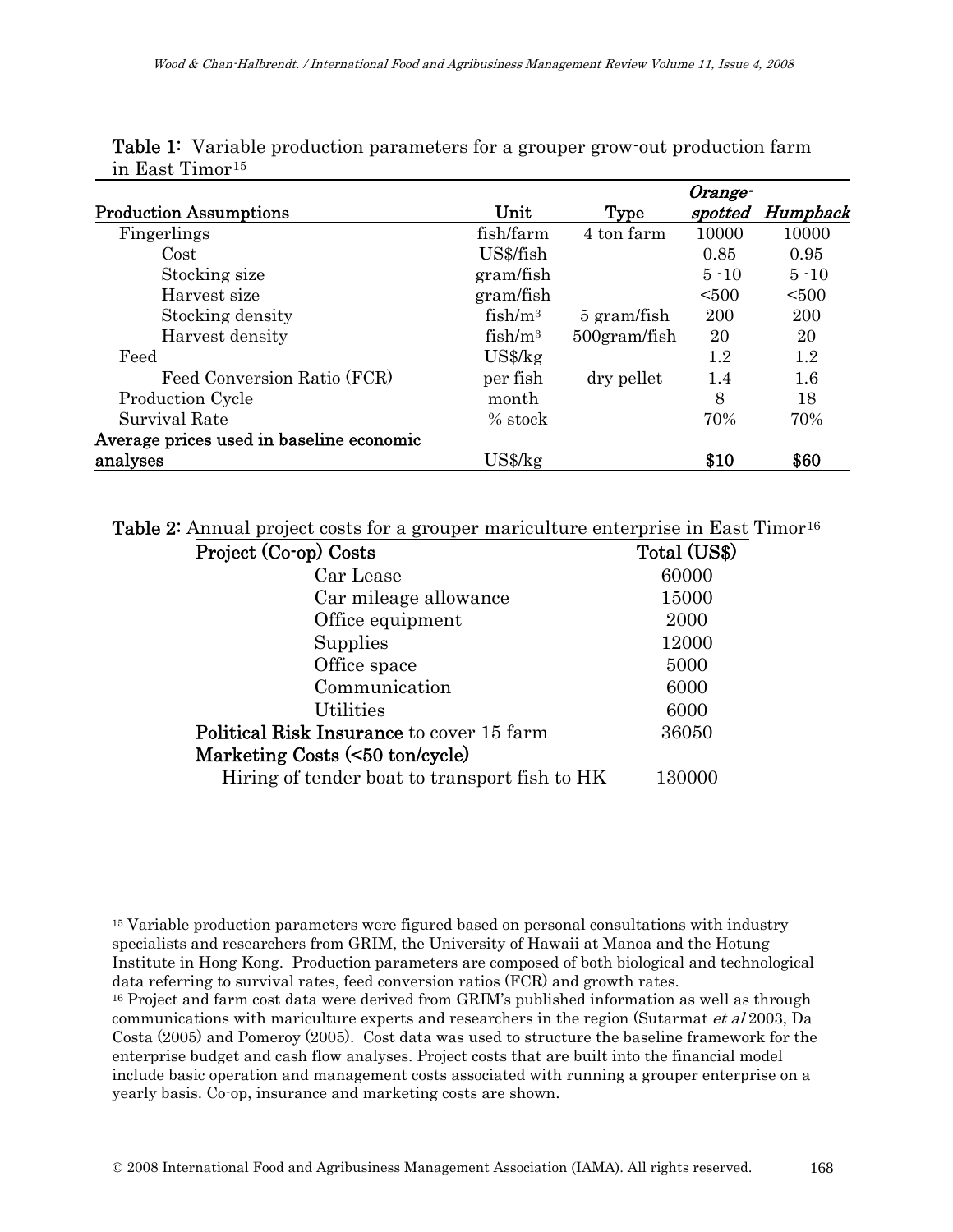|                             |                | Monthly |                              | <b>Total Cost</b> |
|-----------------------------|----------------|---------|------------------------------|-------------------|
| <b>Employees</b>            | Quantity       | Wage    | Period (Year)                | (US\$)            |
| Grouper Co-op               |                |         |                              |                   |
| Farmers                     | 60             | 100     | 10                           | 720000            |
| <b>Local Business</b>       |                |         |                              |                   |
| Manager                     | $\overline{2}$ | 800     | 10                           | 192000            |
| Local Technician            | $\overline{2}$ | 600     | 10                           | 144000            |
| Administrative              |                |         |                              |                   |
| Assistant                   | $\overline{2}$ | 400     | 10                           | 96000             |
| <b>Quality Control</b>      |                |         |                              |                   |
| Officers                    | $\overline{2}$ | 600     | 10                           | 144000            |
| <b>Drivers</b>              | $\sqrt{2}$     | 300     | 10                           | 72000             |
| General Labor               | $\overline{2}$ | 200     | 10                           | 48000             |
| <b>Technology Transfer</b>  |                |         |                              |                   |
| <b>Expatriate Business</b>  |                |         |                              |                   |
| Manager                     | $\mathbf{1}$   | 8000    | $\overline{2}$               | 192000            |
| <b>Expatriate Technical</b> |                |         |                              |                   |
| Manager                     | $\mathbf{1}$   | 8000    | $\overline{2}$               | 192000            |
| Mariculture                 |                |         |                              |                   |
| Consultants                 | $\mathbf{1}$   | 2500    | $\overline{2}$               | 60000             |
| Training                    | $\mathbf{1}$   | 1000    | $\overline{2}$               | 24000             |
|                             |                |         | Payroll/Enterp               |                   |
|                             |                | Total   | rise                         | 1,884,000         |
|                             |                |         | Payroll/Farm/                |                   |
|                             |                | Total   | $\boldsymbol{\mathrm{Year}}$ | 12,560            |

Table 3: Payroll for a 10-year grow-out mariculture enterprise in East Timor (15  $farms)$ <sup>[17](#page-14-0)</sup>

<span id="page-14-0"></span> $\overline{a}$ <sup>17</sup> Local labor costs were based on average monthly incomes figured by surveys and personal communications as described in the data collection methods discussed earlier. This project allows for a stable monthly salary of \$100 per farm worker. Fifteen farms would employ 60 local farm workers. A grouper co-op would include these farm workers plus employment for 12 local administrative workers (6 employees per site). Local administrative duties would require business managers, technicians, administrative assistants, quality control officers, drivers and general assistants. This model will assume a total of 72 local workers will be employed under the grouper co-op and would work jointly with enterprise investors, managers, trainers and consultants. Since grouper mariculture would be a new industry to East Timor this analysis allows for a technology transfer cost that includes the hiring of project managers, quality control technicians and training personnel that will oversee the project during the first two years of grow-out production.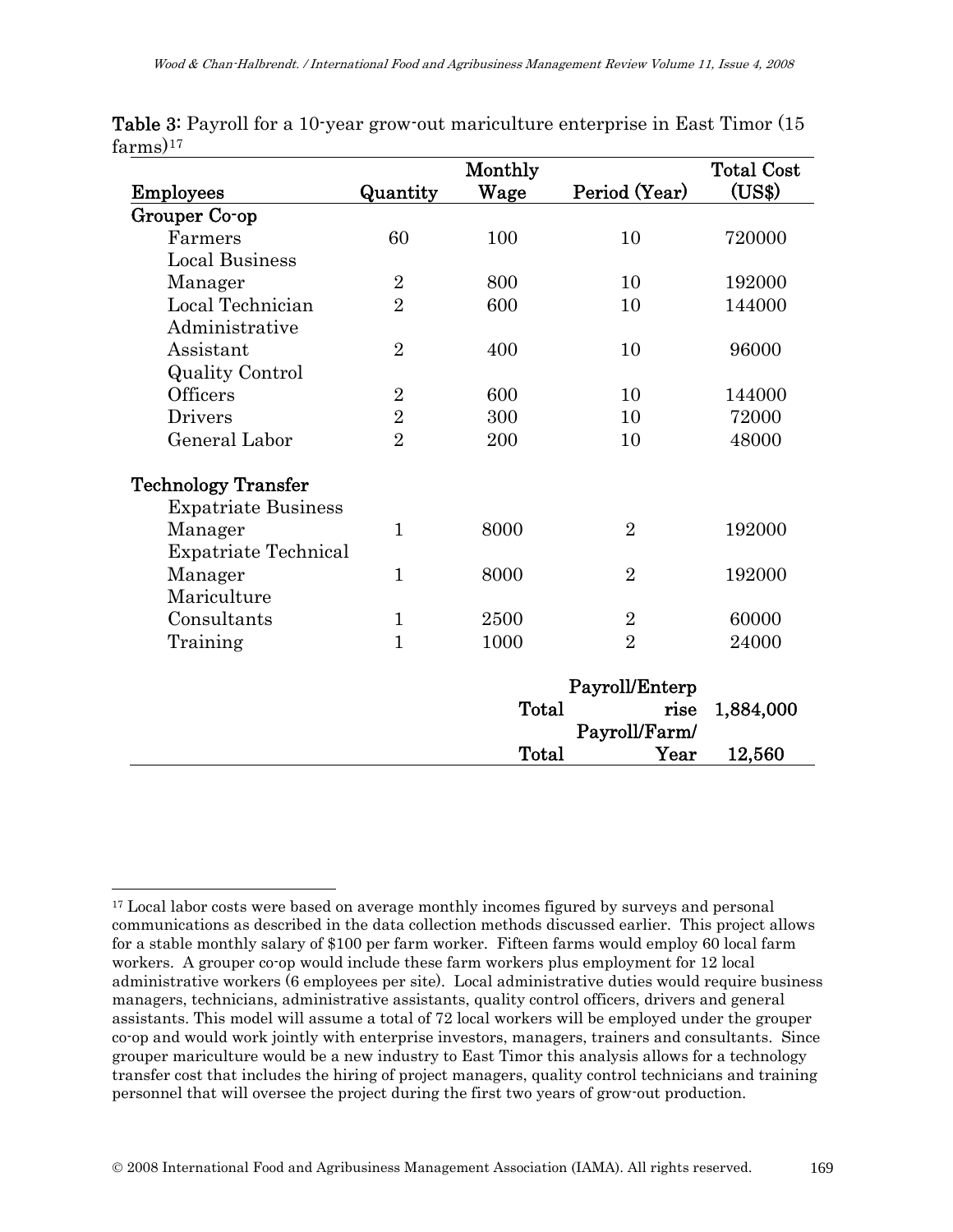| Equipment                | # Units | Price/Unit | Cost/Farm |
|--------------------------|---------|------------|-----------|
| Raft                     | 10      | 600        | 6000      |
| Net-cage                 | 10      | 500        | 5000      |
| Shelter                  | 1       | 1000       | 1000      |
| Anchorage                | 4       | 200        | 800       |
| Boat (w/motor)           |         | 3000       | 3000      |
| Maintenance              | 1       | 3000       | 3000      |
| <b>Stock and Harvest</b> |         | 400        | 400       |
| <b>Quality Control</b>   | 1       | 1000       | 1000      |
|                          |         | Total      | 20200     |

Table 4: Fixed capital investment costs for each grow-out grouper farm in East Timor (US\$)[18](#page-15-0)

extensively in assessing agriculture management options and in this case, will be used to develop and interpret the cash flow analysis with respect to culturing grouper in East Timor. The enterprise budget can also used by itself to determine the feasibility of one scenario over another. The cash flow, or annualized enterprise budget, provides a decision maker with an internal rate of return (IRR) that can then be used to quantify investment returns given a particular production scenario for a period of time.

A cash flow, or discounted cash flow (DCF), is a decision-making technique that aids project evaluators by setting up an investment project as a net benefit stream over the projected term of the enterprise (e.g. 10 years). The process of project appraisal and evaluation can be considered in terms of three aspects of cash flow analysis (Campbell 2003:37): (i) identification of costs and benefits; (ii) valuation of costs and benefits and; (iii) comparison of costs and benefits. When comparing a stream of costs and revenues over time for the project it is helpful to use discounted cash flows in order to obtain realistic and comparable data points that can be used to assess the future profitability of an investment. In general, the Asian Development Bank (ADB 1997:37) uses a minimum discount rate of 10-12 % for projects developed in member countries to compare with the internal rate of return (IRR) of those same projects. The analysis outlined here calculated the cash flow stream in terms of a 12% discount rate. An IRR can be defined as the discount rate at which the net present value (NPV) of the enterprise becomes zero (Campbell 2003:44). In other words, the IRRs evaluated in this financial analysis reflect a 12% discount rate incorporated into a 10-year cash flow stream for a mariculture

 $\overline{a}$ 

<span id="page-15-0"></span><sup>18</sup> Specific capital investment costs that were used for the financial analysis can be found in Table 3. A 3-year amortization period is assumed for capital equipment, meaning that these items will need to be replaced every 3 years while the expense is absorbed within the flow of funds over a 10-year enterprise.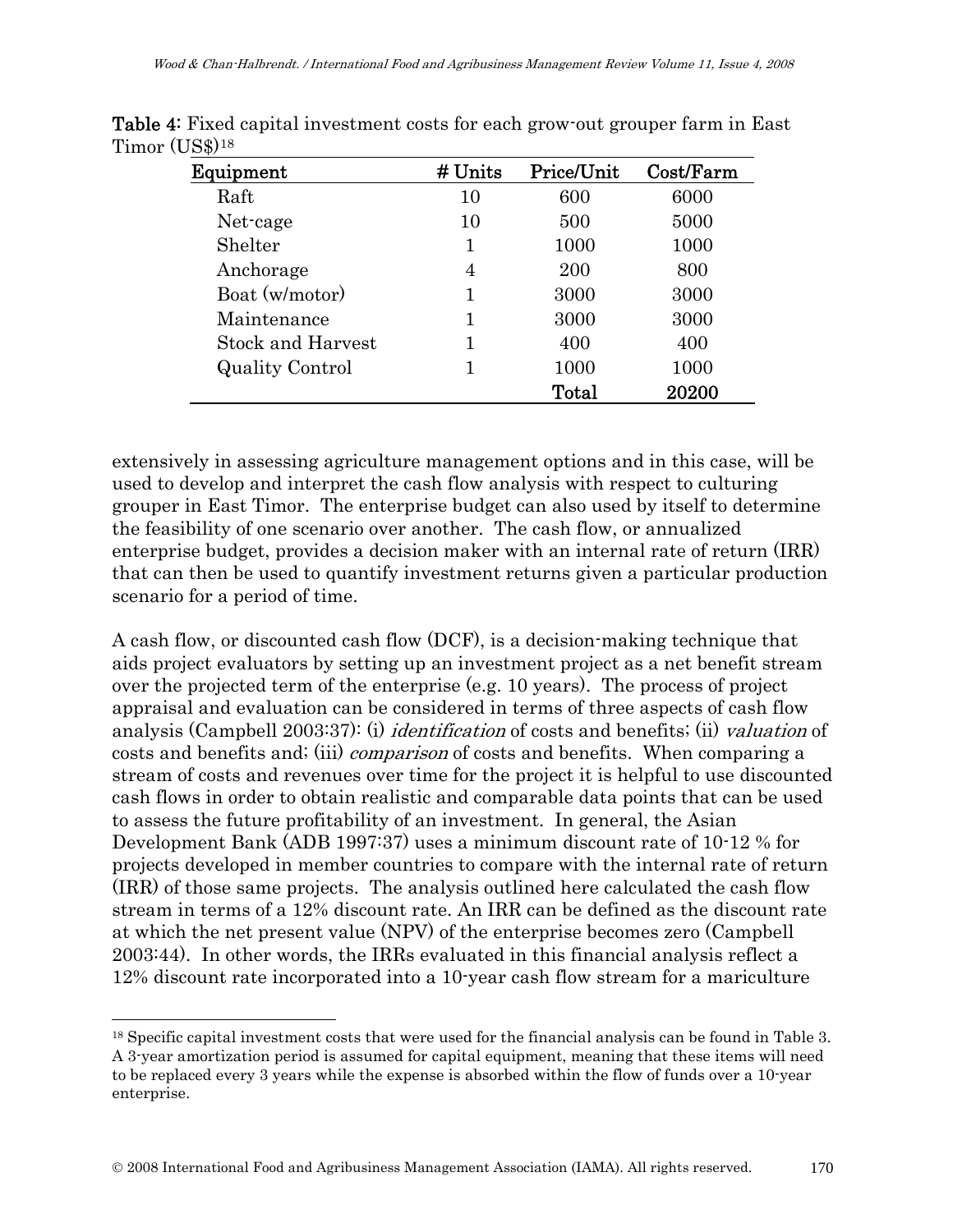enterprise in East Timor. Hence, all positive IRRs (IRR>0) are representative of the percent of return an investor could expect on a particular initial investment under the assumed financial parameters.

Lastly, a sensitivity analysis should be performed to analyze the effects that select variables have on the profitability, or IRR, of the enterprise. Two variables that carry considerable uncertainty for the grow-out production of grouper in net cages are survival rates (SR) and the wholesale prices paid for cultured grouper. Survival rates largely correspond to keeping the fish alive during production cycles, and as is the case for Scenario II, keeping the fish alive during transportation. Variations in fish survival rates (50%-90%) were compared with changing wholesale market prices for humpback grouper (\$40-\$80), which collectively helps to highlight levels of profitability associated with grow-out production. Using the data obtained was found that positive internal rates of return ranging from 13% to 67% could be obtained if the higher valued humpback grouper were transported directly to Hong Kong and sold at an average wholesale market prices of US\$60/kg (see Table 5).

| marketed to Hong Kong (HK\$) * |        |                |     |                |     |
|--------------------------------|--------|----------------|-----|----------------|-----|
| Farm\$                         | SR 50% | 60%            | 70% | 80%            | 90% |
| 15                             |        |                |     | $\blacksquare$ |     |
| 25                             |        | $\blacksquare$ | -4  | 3              | 9   |
| 35                             | -3     |                | 15  | 23             | 31  |
| HK\$                           | SR 50% | 60%            | 70% | 80%            | 90% |
| 40                             |        | -2             |     | 16             | 24  |
| 60                             | 13     | 26             | 38  | 53             | 67  |
| 80                             | 36     | 55             | 74  | 95             | 117 |

Table 5: Internal Rates of Returns (IRR) using survival rates (SR) and Price variances for humpback grouper sold in East Timor at farmgate prices (Farm\$) or marketed to Hong Kong (HK\$) \*

\*IRRs are in bold. Negative values are assumed to be not feasible and are represented by an (-).

In conclusion, the overall purpose of this study has been to encourage the sustainable development of grouper mariculture and its potential as a specific social development project in East Timor, and for transitional economies in general. It is recommended that if such an enterprise is to be developed in East Timor, then a proactive marketing strategy must be implemented to ensure buyers and investors that a sustainable and quality product can be delivered to an already flourishing live grouper trade. Eco-labeling, product certifications and environmentally friendly practices are a few additional concepts that would need to be explored in more detail if the culture of grouper were to become a successful venture in East Timor. Furthermore, with supporting institutions such as GRIM there could be opportunities for committed business entrepreneurs to promote a strong research oriented mariculture industry within East Timor. The productive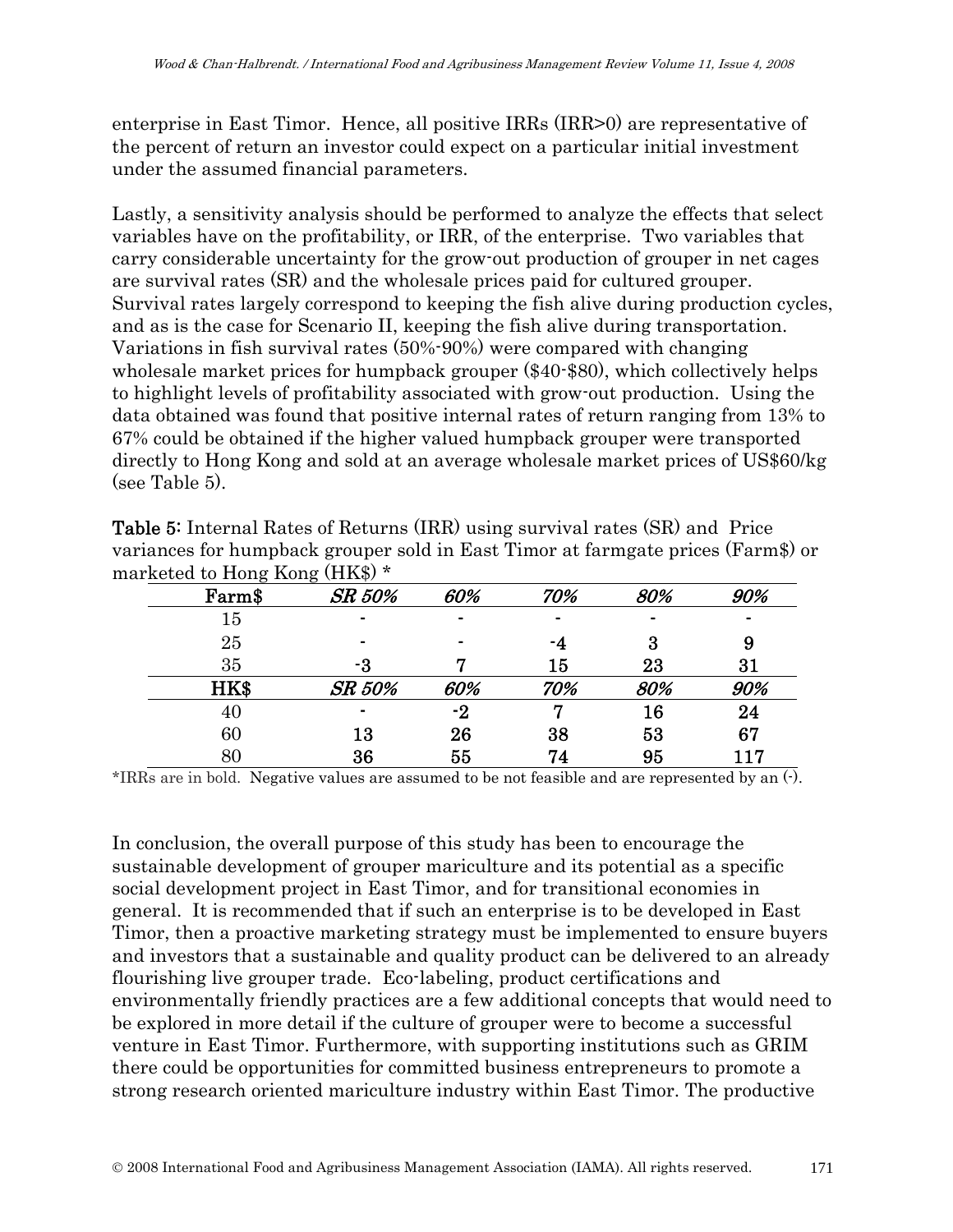marine environment endemic to the region would ideally accentuate this type of endeavor.

### **References**

- Ako, H., and Chan-Halbrendt, C. 2005. Market analysis of an open-ocean aquaculture enterprise for yellowfin tuna and grouper in East Timor. Technical report for the University of Hawaii at Manoa. 54 pages.
- APEC. 2005. Bali Plan of Action: Asia-Pacific Economic Cooperation.
- Bell, J. 1999. Aquaculture: a development opportunity for Pacific islands. Secretariat of the Pacific Community. 1st SPC Heads of Fisheries Meeting. Noumea, New Caledonia. 10 pages.
- Campbell, H.F. and P.C. Brown. 2003. Benefit-Cost Analysis: financial and economic appraisal using spreadsheets. Cambridge University Press. 345 pages.
- Cesar, H., Warren, K, Sadovy, Y., Lau, P., Maeijer, S., and.Van Ierland, E. 2000. Marine Market Transformation of the Live Reef Fish Food Trade in Southeast Asia: Collected Essays on the Economics of Coral Reefs. Cesar, H.S.J. (ed). CORDIO: Kalmar. Sweden. pp 137-157.
- Chan, P.S.W. 2000. The industry perspective: wholesale and retail marketing aspects of the Hong Kong live reef food fish trade. SPC Live Reef Fish Information Bulletin 7:3–7.
- Da Fonseca, Abilio. 2001. Economic & Environmental Effects of Small Scale Fishers and Fish Farmers Conference on Sustainable Development in East Timor (25th - 31st January 2001) Fisheries and Marine Environment Service (FMES). ETTA.
- FAO 2004. State of World Fisheries and Aquaculture. Food and Agriculture Organization of the United Nations. Rome, 2004. 150 pages.
- Graham, T. R. 2001. A collaborative strategy to address the live reef food fish trade. Asia Pacific Coastal Marine Program, Report # 0101. The Nature Conservancy. Honolulu, HI. USA. June 2001. 48 pages.
- Halim, A. 2001. Grouper culture: an option for grouper management in Indonesia. Coastal Management. Taylor and Francis. No. 29. pp 319-326.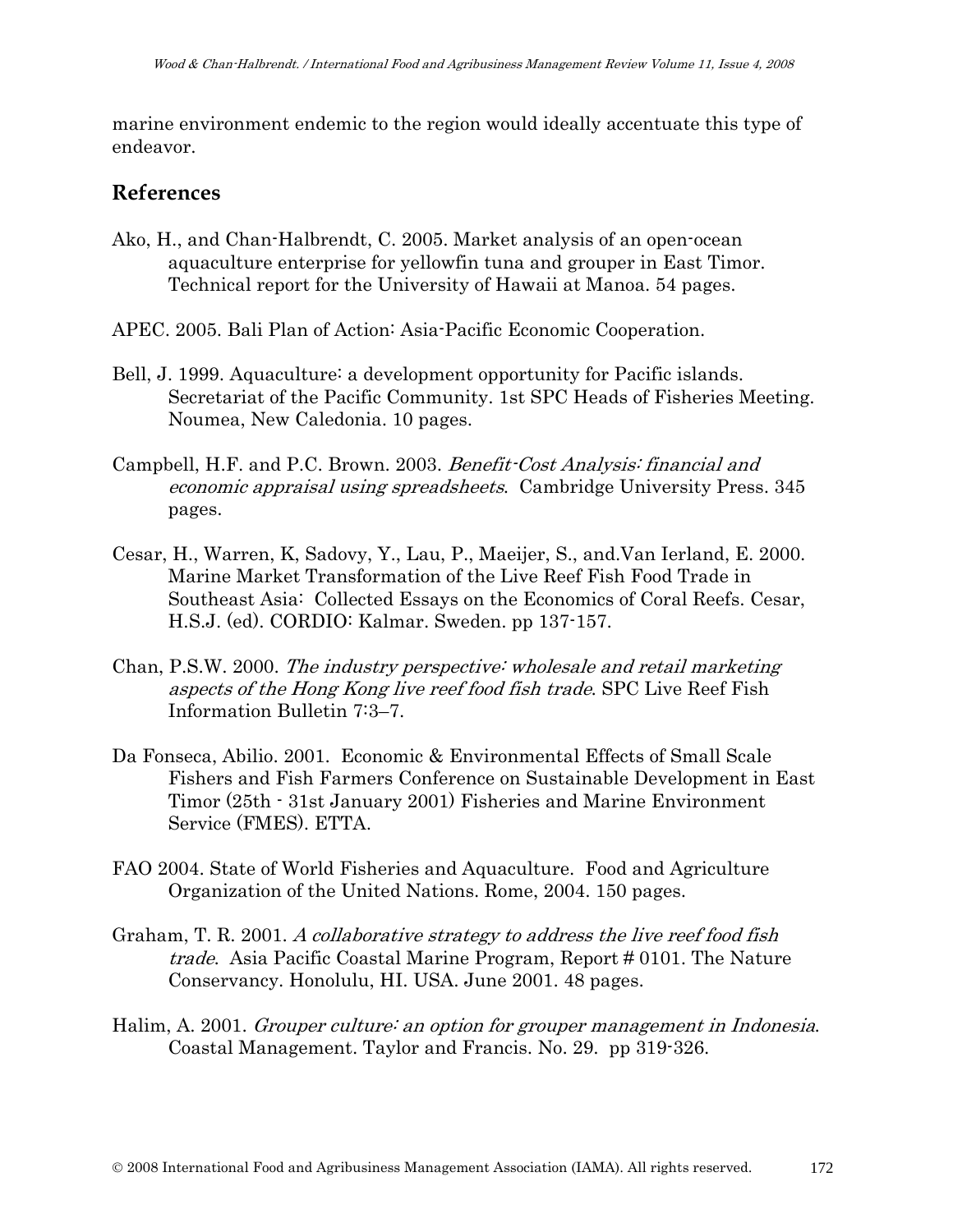- IUCN 2003 Delineating the Coral Triangle, its ecoregions and functional seascapes. Report on an expert workshop, held at the Southeast Asia Center for Marine Protected Areas, Bali, Indonesia (April 30 - May 2, 2003) Version 1.1 (June 2004)
- Johannes, R.E. & Riepen, M. 1995. Environmental, economic, and social implications of the live reef fish trade in Asia and the Western Pacific. R.E. Johannes Pty. Ltd. Tasmania, Australia.
- NDP 2001. National Development Plan in East Timor. United Nations development report.
- Johnston, B., Petersen, L., Muldoon, G. 2005. Economic and marketing of live reef fish for food in Asia Pacific. Asia Pacific School of Economics and Government. Australia National University. ACIAR. Available at: [http://apseg.anu.edu.au/staff/jb\\_live\\_reef\\_fish.php](http://apseg.anu.edu.au/staff/jb_live_reef_fish.php)
- Muldoon, G., Peterson, L., Johnston, B. 2005. Economic and market analysis of the live reef food fish trade in the Asia-Pacific region. South Pacific Commission Live Reef Fish Information Bulletin #13. January 2005. Secretariat of the Pacific Community, Noumea, New Caledonia.
- Pomeroy, R. S., Agbayani, R., Duray, M., Toledo, J., Quinitio, G. 2004. The financial feasibility of small-scale grouper aquaculture in the Philippines. Aquaculture Economics and Management. V. 8 no 1-2. 2004. pp. 61-83.
- Pomeroy, R.S., Agbayani, R. 2003. The Financial Feasibility of Small-Scale Coral Reef Fish Aquaculture in the Indo-Pacific as an Alternative to Wild Stock Harvest for the International Live Reef Food Fish Trade. Technical Report FTR1. The World Resources Institute. Washington DC, USA. 74 pages.
- Pomeroy, R.S., Agbayani., R., Toledo, J.,. Sugama, K, Slamet, B.and Tridjoko. 2002. The status of grouper culture in Southeast Asia. South Pacific Commission Live Reef Fish Information Bulletin #10. 10-7. Secretariat of the Pacific Community, Noumea Cedex, New Caledonia.
- Roberts, C.M., McClean, C.J, Veron, J.E.N., Hawkins, J.P., Allen, G.R., McAllister, D.E.,
- Mittermeier, C.G., Schueler, F.W., Spalding, M., Wells, F., Vynne, C., and Werner, T.B. 2002. Marine biodiversity hotspots and conservation priorities for tropical reefs. Science, 295: 1380-1284.
- Sadovy, Y. 2004. Marketing and monitoring live reef fishes in Hong Kong, an update. South Pacific Commission Live Reef Fish Information Bulletin.